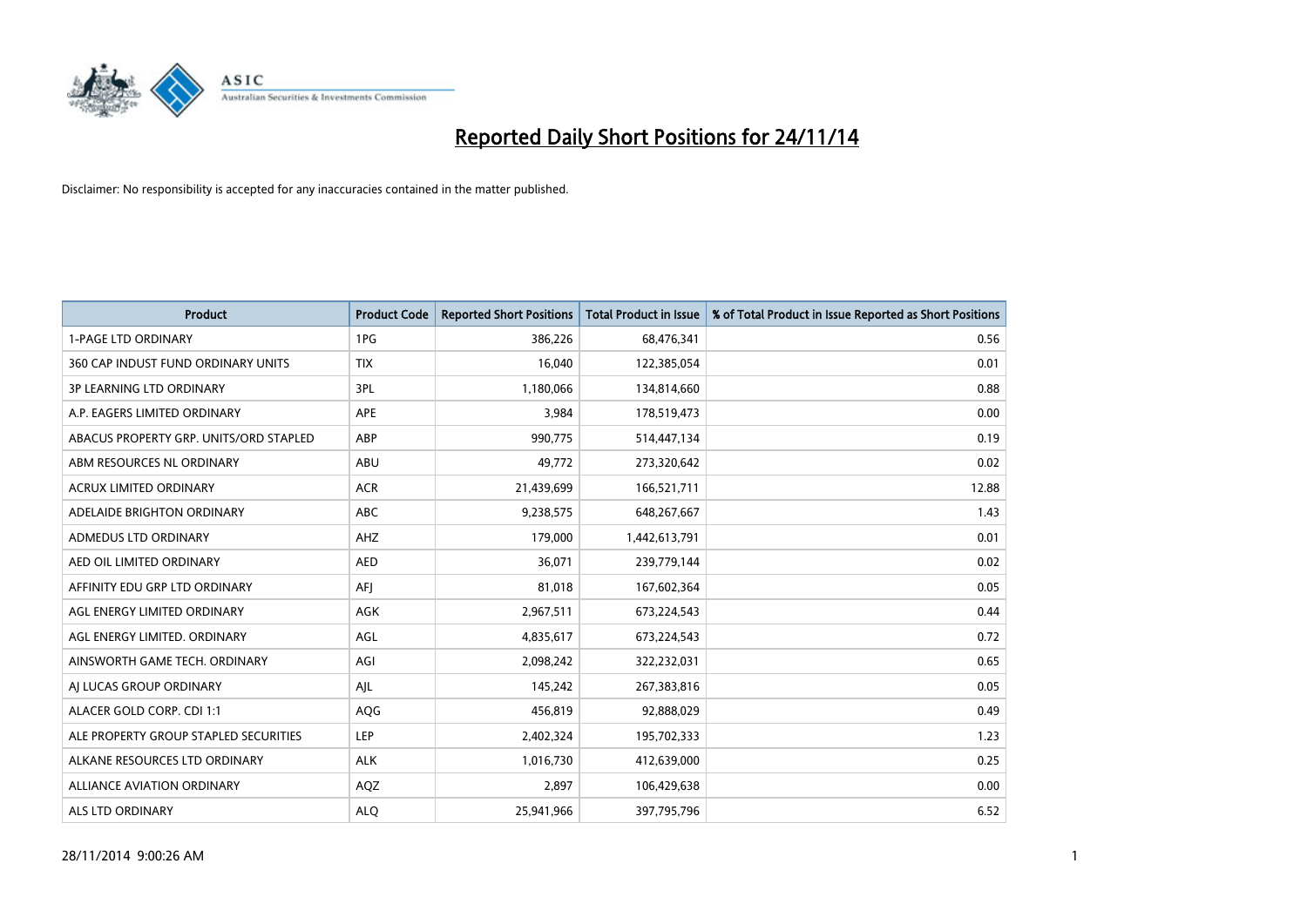

| <b>Product</b>                          | <b>Product Code</b> | <b>Reported Short Positions</b> | <b>Total Product in Issue</b> | % of Total Product in Issue Reported as Short Positions |
|-----------------------------------------|---------------------|---------------------------------|-------------------------------|---------------------------------------------------------|
| ALTIUM LIMITED ORDINARY                 | <b>ALU</b>          | 132,077                         | 129,272,762                   | 0.10                                                    |
| ALUMINA LIMITED ORDINARY                | AWC                 | 39,691,397                      | 2,806,225,615                 | 1.41                                                    |
| AMALGAMATED HOLDINGS ORDINARY           | AHD                 | 25,093                          | 157,911,826                   | 0.02                                                    |
| AMCOM TELECOMM, ORDINARY                | AMM                 | 5,354,258                       | 266,399,148                   | 2.01                                                    |
| AMCOR LIMITED ORDINARY                  | AMC                 | 9,073,771                       | 1,206,684,923                 | 0.75                                                    |
| AMP LIMITED ORDINARY                    | AMP                 | 13,759,728                      | 2,957,737,964                 | 0.47                                                    |
| ANSELL LIMITED ORDINARY                 | <b>ANN</b>          | 6,002,478                       | 153,139,924                   | 3.92                                                    |
| ANTARES ENERGY LTD ORDINARY             | AZZ                 | 575,091                         | 255,000,000                   | 0.23                                                    |
| ANZ BANKING GRP LTD CAP NOTE 2          | ANZPE               | 1,000                           | 16,100,000                    | 0.01                                                    |
| ANZ BANKING GRP LTD ORDINARY            | ANZ                 | 13,451,527                      | 2,756,627,771                 | 0.49                                                    |
| APA GROUP STAPLED SECURITIES            | APA                 | 12,909,729                      | 835,750,807                   | 1.54                                                    |
| APN NEWS & MEDIA ORDINARY               | <b>APN</b>          | 399,485                         | 1,029,041,356                 | 0.04                                                    |
| APN OUTDOOR GRP ORDINARY                | <b>APO</b>          | 876                             | 166,614,509                   | 0.00                                                    |
| AQUARIUS PLATINUM. ORDINARY             | <b>AOP</b>          | 9,202,309                       | 1,465,473,903                 | 0.63                                                    |
| ARAFURA RESOURCE LTD ORDINARY           | ARU                 | 2,000                           | 441,270,644                   | 0.00                                                    |
| ARB CORPORATION ORDINARY                | ARP                 | 944,053                         | 72,505,302                    | 1.30                                                    |
| ARDENT LEISURE GROUP STAPLED SECURITIES | AAD                 | 1,073,075                       | 438,666,245                   | 0.24                                                    |
| ARENA REIT. ORDINARY UNITS              | <b>ARF</b>          | 111,314                         | 211,605,103                   | 0.05                                                    |
| ARISTOCRAT LEISURE ORDINARY             | <b>ALL</b>          | 760,006                         | 630,022,253                   | 0.12                                                    |
| ARRIUM LTD ORDINARY                     | ARI                 | 75,451,881                      | 2,937,293,755                 | 2.57                                                    |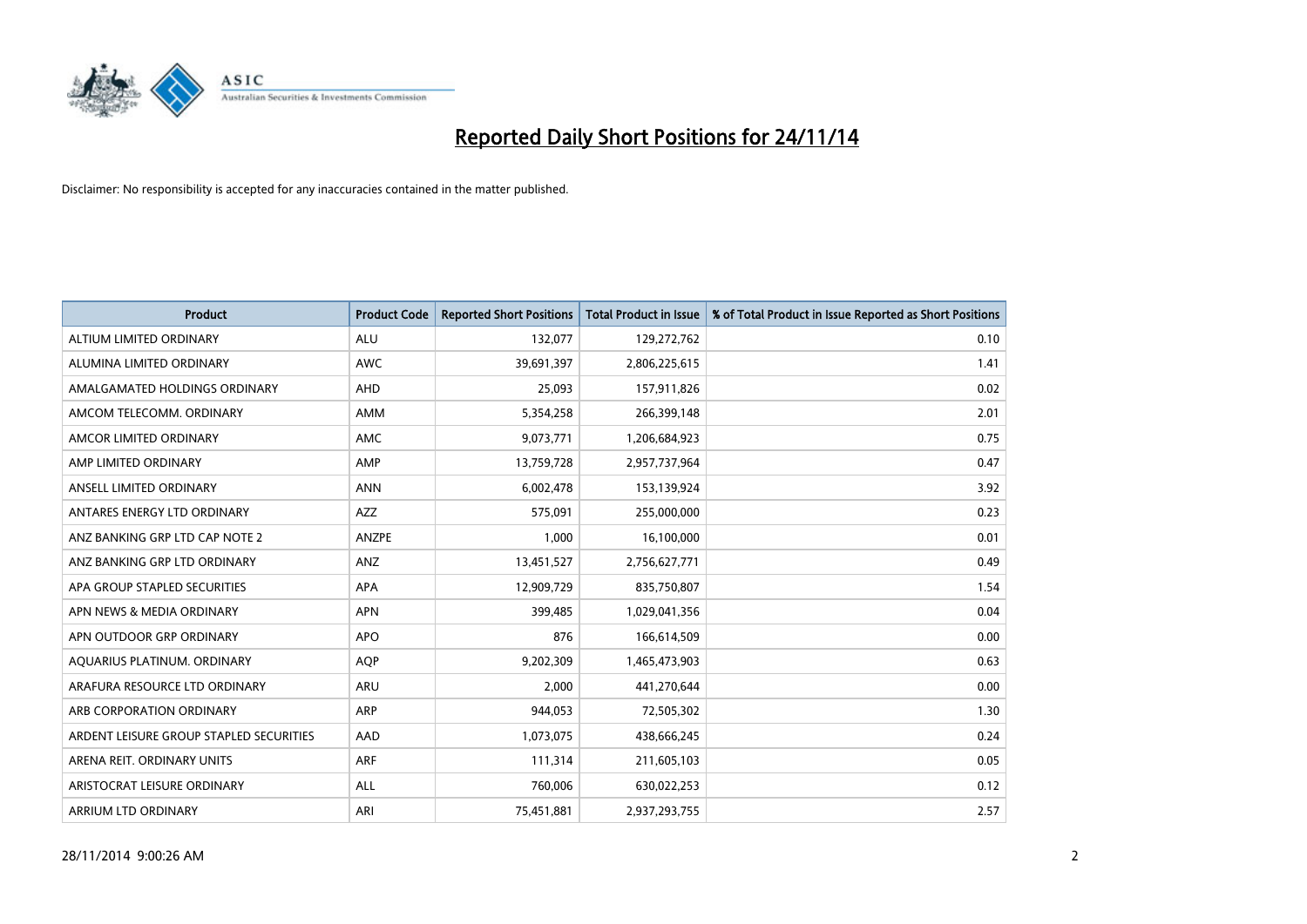

| <b>Product</b>                            | <b>Product Code</b> | <b>Reported Short Positions</b> | <b>Total Product in Issue</b> | % of Total Product in Issue Reported as Short Positions |
|-------------------------------------------|---------------------|---------------------------------|-------------------------------|---------------------------------------------------------|
| ASALEO CARE LIMITED ORDINARY              | AHY                 | 5,678,791                       | 603,469,434                   | 0.94                                                    |
| ASCIANO LIMITED ORDINARY                  | <b>AIO</b>          | 2,340,067                       | 975,385,664                   | 0.24                                                    |
| ASPEN GROUP ORD/UNITS STAPLED             | APZ                 | 144,185                         | 113,183,450                   | 0.13                                                    |
| ASPIRE MINING LTD ORDINARY                | <b>AKM</b>          | 2,995,001                       | 703,463,306                   | 0.43                                                    |
| ASTRO JAP PROP GROUP STAPLED US PROHIBIT. | AJA                 | 125,955                         | 67,197,388                    | 0.19                                                    |
| ASX LIMITED ORDINARY                      | ASX                 | 5,252,139                       | 193,595,162                   | 2.71                                                    |
| ATLAS IRON LIMITED ORDINARY               | <b>AGO</b>          | 115,982,126                     | 919,475,619                   | 12.61                                                   |
| ATRUM COAL NL ORDINARY                    | ATU                 | 87,501                          | 170,142,959                   | 0.05                                                    |
| AUCKLAND INTERNATION ORDINARY             | <b>AIA</b>          | 54,765                          | 1,190,484,097                 | 0.00                                                    |
| AURIZON HOLDINGS LTD ORDINARY             | AZJ                 | 3,628,774                       | 2,137,284,503                 | 0.17                                                    |
| AUSDRILL LIMITED ORDINARY                 | ASL                 | 22,204,222                      | 312,277,224                   | 7.11                                                    |
| AUSENCO LIMITED ORDINARY                  | AAX                 | 718,484                         | 168,449,799                   | 0.43                                                    |
| AUSNET SERVICES STAPLED SECURITIES        | <b>AST</b>          | 30,785,115                      | 3,425,244,162                 | 0.90                                                    |
| <b>AUST INDUSTRIAL REIT UNIT</b>          | ANI                 | 131,171                         | 96,288,031                    | 0.14                                                    |
| <b>AUSTAL LIMITED ORDINARY</b>            | ASB                 | 765,381                         | 346,772,567                   | 0.22                                                    |
| AUSTBROKERS HOLDINGS ORDINARY             | <b>AUB</b>          | 72,892                          | 61,712,763                    | 0.12                                                    |
| AUSTEX OIL LIMITED ORDINARY               | <b>AOK</b>          | 52,000                          | 558,571,402                   | 0.01                                                    |
| AUSTIN ENGINEERING ORDINARY               | ANG                 | 778,252                         | 84,274,004                    | 0.92                                                    |
| AUSTRALIAN AGRICULT, ORDINARY             | AAC                 | 6,095,448                       | 532,474,721                   | 1.14                                                    |
| AUSTRALIAN PHARM. ORDINARY                | API                 | 10,568,438                      | 488,115,883                   | 2.17                                                    |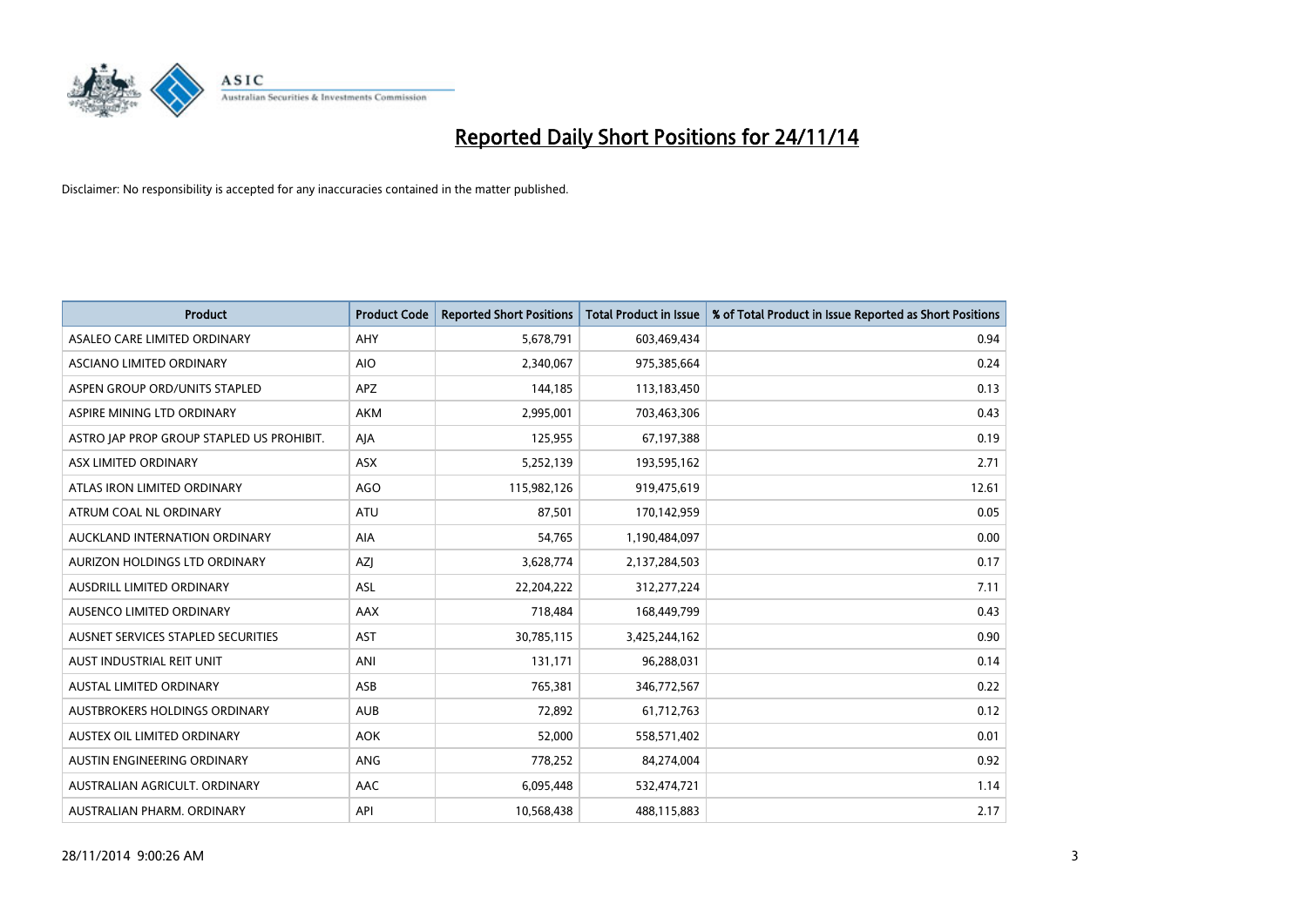

| <b>Product</b>                       | <b>Product Code</b> | <b>Reported Short Positions</b> | <b>Total Product in Issue</b> | % of Total Product in Issue Reported as Short Positions |
|--------------------------------------|---------------------|---------------------------------|-------------------------------|---------------------------------------------------------|
| <b>AUTOMOTIVE HOLDINGS ORDINARY</b>  | AHE                 | 2,832,349                       | 306,437,941                   | 0.92                                                    |
| AVANCO RESOURCES LTD ORDINARY        | <b>AVB</b>          | 3,195,398                       | 1,661,675,855                 | 0.19                                                    |
| AVEO GROUP STAPLED SECURITIES        | AOG                 | 3,002,554                       | 499,536,460                   | 0.60                                                    |
| AWE LIMITED ORDINARY                 | AWE                 | 2,992,579                       | 525,861,050                   | 0.57                                                    |
| <b>AZONTO PET LTD ORDINARY</b>       | <b>APY</b>          | 1                               | 1,159,375,100                 | 0.00                                                    |
| AZUMAH RESOURCES ORDINARY            | <b>AZM</b>          |                                 | 389,316,919                   | 0.00                                                    |
| <b>BANDANNA ENERGY ORDINARY</b>      | <b>BND</b>          | 17,540,654                      | 528,481,199                   | 3.32                                                    |
| BANK OF QUEENSLAND. ORDINARY         | <b>BOQ</b>          | 1,689,554                       | 363,416,835                   | 0.46                                                    |
| <b>BASE RES LIMITED ORDINARY</b>     | <b>BSE</b>          | 5,184,009                       | 563,902,771                   | 0.92                                                    |
| <b>BATHURST RES LTD. ORDINARY</b>    | <b>BRL</b>          | 300,729                         | 947,828,434                   | 0.03                                                    |
| BC IRON LIMITED ORDINARY             | <b>BCI</b>          | 16,669,236                      | 191,691,179                   | 8.70                                                    |
| BEACH ENERGY LIMITED ORDINARY        | <b>BPT</b>          | 7,488,052                       | 1,297,496,886                 | 0.58                                                    |
| BEADELL RESOURCE LTD ORDINARY        | <b>BDR</b>          | 62,000,777                      | 798,657,280                   | 7.76                                                    |
| <b>BEGA CHEESE LTD ORDINARY</b>      | <b>BGA</b>          | 2,347,355                       | 152,602,945                   | 1.54                                                    |
| BENDIGO AND ADELAIDE ORDINARY        | <b>BEN</b>          | 15,862,824                      | 450,904,075                   | 3.52                                                    |
| BENITEC BIOPHARMA ORDINARY           | <b>BLT</b>          | 10,853                          | 115,218,993                   | 0.01                                                    |
| BERKELEY RESOURCES ORDINARY          | <b>BKY</b>          | 77,000                          | 180,361,323                   | 0.04                                                    |
| BETASHARESCASHETF ETF UNITS          | AAA                 | 700                             | 12,958,172                    | 0.01                                                    |
| <b>BHP BILLITON LIMITED ORDINARY</b> | <b>BHP</b>          | 11,741,883                      | 3,211,691,105                 | 0.37                                                    |
| <b>BIGAIR GROUP LIMITED ORDINARY</b> | BGL                 | 77,872                          | 172,872,340                   | 0.05                                                    |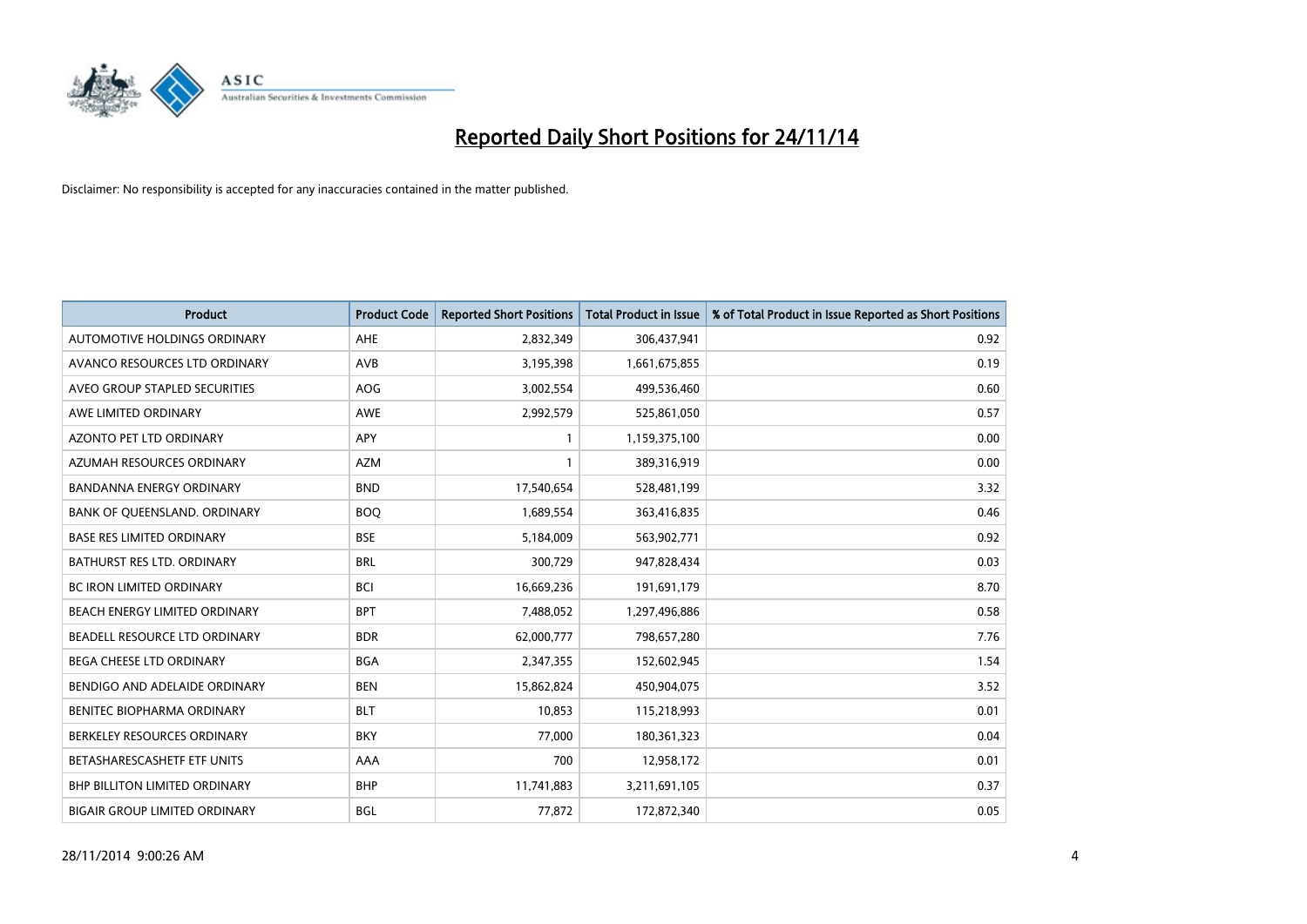

| <b>Product</b>                                | <b>Product Code</b> | <b>Reported Short Positions</b> | <b>Total Product in Issue</b> | % of Total Product in Issue Reported as Short Positions |
|-----------------------------------------------|---------------------|---------------------------------|-------------------------------|---------------------------------------------------------|
| <b>BILLABONG ORDINARY</b>                     | <b>BBG</b>          | 8,989,191                       | 990,370,034                   | 0.91                                                    |
| BIRIMIAN GOLD LTD ORDINARY                    | <b>BGS</b>          | 1,000,000                       | 864,981,654                   | 0.12                                                    |
| <b>BLACKHAM RESOURCES ORDINARY</b>            | <b>BLK</b>          | 842,139                         | 142,902,359                   | 0.59                                                    |
| <b>BLACKMORES LIMITED ORDINARY</b>            | <b>BKL</b>          | 12,414                          | 17,224,199                    | 0.07                                                    |
| <b>BLACKTHORN RESOURCES ORD US PROHIBITED</b> | <b>BTR</b>          | 11,369                          | 164,285,950                   | 0.01                                                    |
| <b>BLUESCOPE STEEL LTD ORDINARY</b>           | <b>BSL</b>          | 6,518,990                       | 559,227,871                   | 1.17                                                    |
| <b>BOART LONGYEAR ORDINARY</b>                | <b>BLY</b>          | 20,670,620                      | 502,488,790                   | 4.11                                                    |
| BORAL LIMITED, ORDINARY                       | <b>BLD</b>          | 11,778,671                      | 782,736,249                   | 1.50                                                    |
| <b>BRADKEN LIMITED ORDINARY</b>               | <b>BKN</b>          | 7,721,388                       | 171,027,249                   | 4.51                                                    |
| <b>BRAMBLES LIMITED ORDINARY</b>              | <b>BXB</b>          | 3,513,371                       | 1,566,080,641                 | 0.22                                                    |
| BREVILLE GROUP LTD ORDINARY                   | <b>BRG</b>          | 3,785,118                       | 130,095,322                   | 2.91                                                    |
| <b>BRICKWORKS LIMITED ORDINARY</b>            | <b>BKW</b>          | 88,074                          | 148,403,478                   | 0.06                                                    |
| BT INVESTMENT MNGMNT ORDINARY                 | <b>BTT</b>          | 72,482                          | 290,699,283                   | 0.02                                                    |
| <b>BURSON GROUP LTD ORDINARY</b>              | <b>BAP</b>          | 2,082,707                       | 163,585,666                   | 1.27                                                    |
| <b>BURU ENERGY ORDINARY</b>                   | <b>BRU</b>          | 17,369,015                      | 339,997,078                   | 5.11                                                    |
| <b>BWP TRUST ORDINARY UNITS</b>               | <b>BWP</b>          | 9,665,124                       | 639,724,826                   | 1.51                                                    |
| BYRON ENERGY LTD ORDINARY                     | <b>BYE</b>          | 20,000                          | 124,928,122                   | 0.02                                                    |
| <b>CABCHARGE AUSTRALIA ORDINARY</b>           | CAB                 | 8,602,157                       | 120,430,683                   | 7.14                                                    |
| CADENCE CAPITAL ORDINARY                      | <b>CDM</b>          | 148,501                         | 199,900,428                   | 0.07                                                    |
| CALTEX AUSTRALIA ORDINARY                     | <b>CTX</b>          | 1,264,651                       | 270,000,000                   | 0.47                                                    |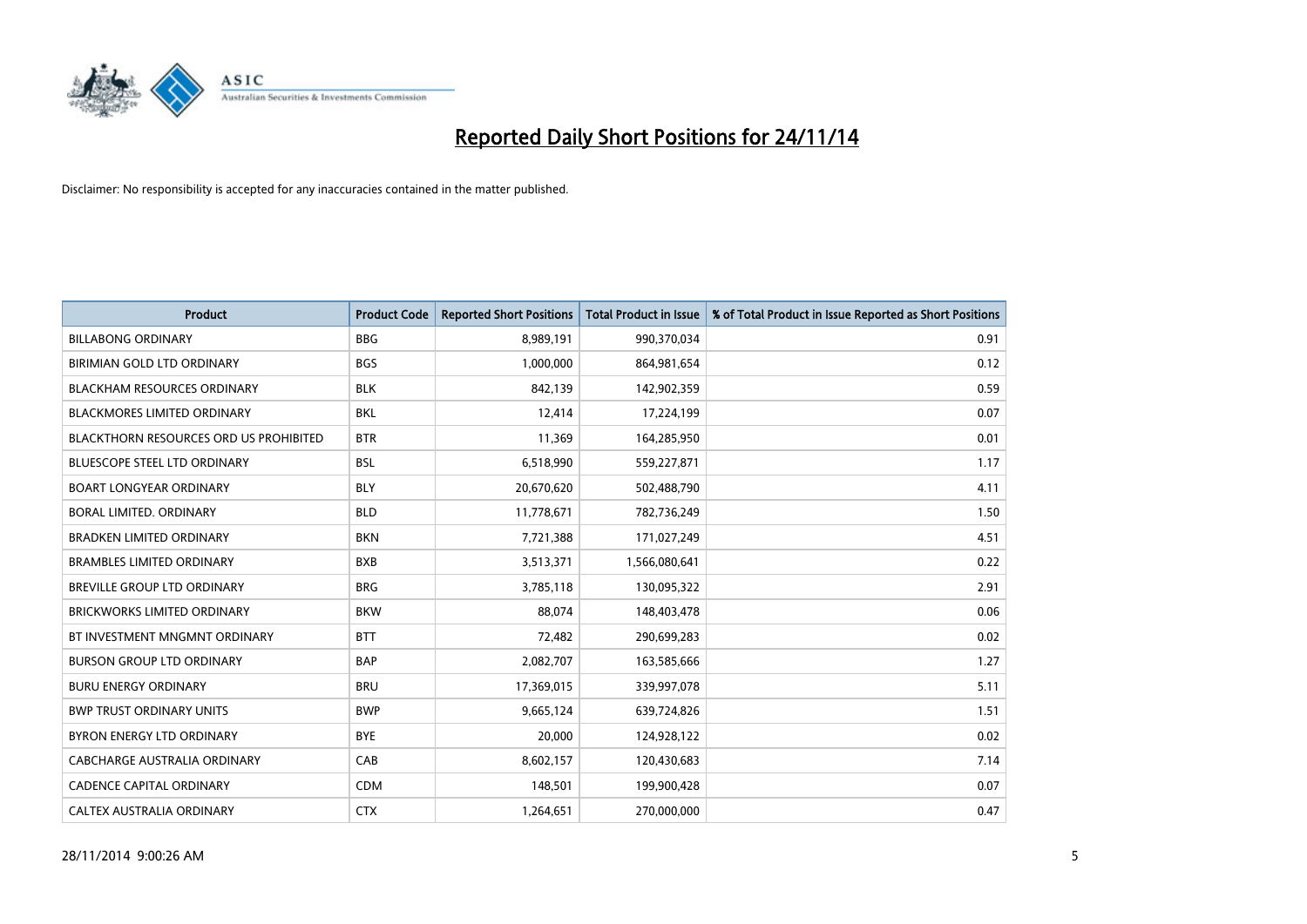

| <b>Product</b>                          | <b>Product Code</b> | <b>Reported Short Positions</b> | <b>Total Product in Issue</b> | % of Total Product in Issue Reported as Short Positions |
|-----------------------------------------|---------------------|---------------------------------|-------------------------------|---------------------------------------------------------|
| CAPE LAMBERT RES LTD ORDINARY           | <b>CFE</b>          | 280,137                         | 626,686,586                   | 0.04                                                    |
| CAPITOL HEALTH ORDINARY                 | CAI                 | 484,057                         | 431,517,271                   | 0.11                                                    |
| <b>CARBINE RESOURCES ORDINARY</b>       | <b>CRB</b>          | 16,500                          | 140,017,394                   | 0.01                                                    |
| <b>CARDNO LIMITED ORDINARY</b>          | CDD                 | 9,379,798                       | 164,362,901                   | 5.71                                                    |
| CARNARVON PETROLEUM ORDINARY            | <b>CVN</b>          | 2,811,034                       | 987,285,369                   | 0.28                                                    |
| CARSALES.COM LTD ORDINARY               | <b>CRZ</b>          | 14,470,235                      | 238,949,885                   | 6.06                                                    |
| CASH CONVERTERS ORDINARY                | CCV                 | 6,548,302                       | 431,476,525                   | 1.52                                                    |
| CEDAR WOODS PROP. ORDINARY              | <b>CWP</b>          | 28,889                          | 78,336,371                    | 0.04                                                    |
| CENTRAL PETROLEUM ORDINARY              | <b>CTP</b>          | 60,737                          | 368,718,957                   | 0.02                                                    |
| <b>CHALLENGER LIMITED ORDINARY</b>      | <b>CGF</b>          | 226,156                         | 569,725,821                   | 0.04                                                    |
| CHARTER HALL GROUP STAPLED US PROHIBIT. | <b>CHC</b>          | 242,332                         | 355,051,540                   | 0.07                                                    |
| <b>CHARTER HALL RETAIL UNITS</b>        | <b>CQR</b>          | 14,768,144                      | 372,893,153                   | 3.96                                                    |
| <b>CHORUS LIMITED ORDINARY</b>          | <b>CNU</b>          | 91,331                          | 396,369,767                   | 0.02                                                    |
| CLEARVIEW WEALTH LTD ORDINARY           | <b>CVW</b>          | 10,001                          | 578,453,260                   | 0.00                                                    |
| CLINUVEL PHARMACEUT, ORDINARY           | CUV                 | 37,763                          | 42,466,435                    | 0.09                                                    |
| COAL OF AFRICA LTD ORDINARY             | <b>CZA</b>          | 426                             | 1,299,368,613                 | 0.00                                                    |
| COALSPUR MINES LTD ORDINARY             | <b>CPL</b>          | 586,921                         | 641,544,455                   | 0.09                                                    |
| COCA-COLA AMATIL ORDINARY               | <b>CCL</b>          | 27,143,446                      | 763,590,249                   | 3.55                                                    |
| <b>COCHLEAR LIMITED ORDINARY</b>        | <b>COH</b>          | 5,709,884                       | 57,081,775                    | 10.00                                                   |
| COCKATOO COAL ORDINARY                  | <b>COK</b>          | 167,987                         | 4,560,196,928                 | 0.00                                                    |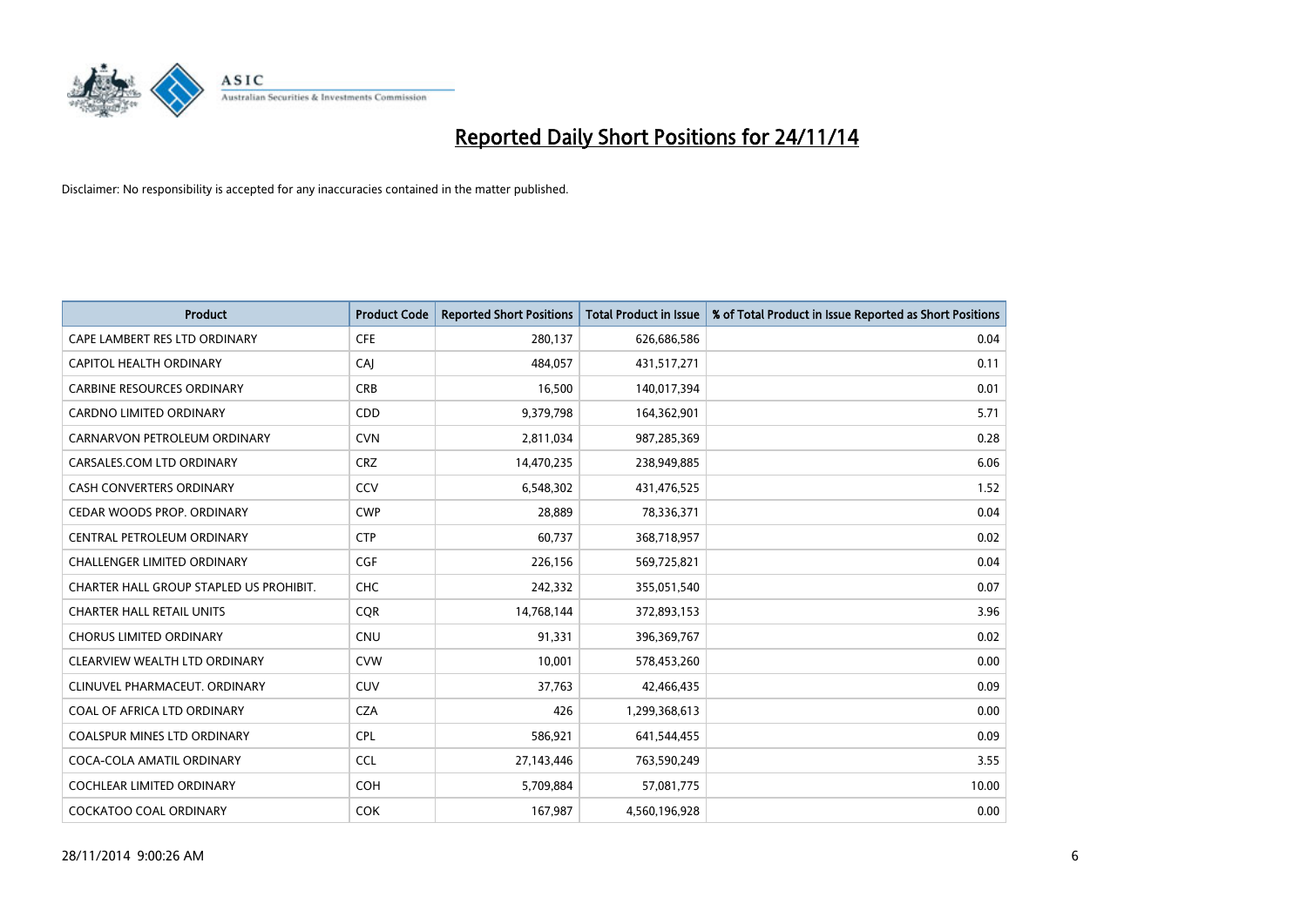

| <b>Product</b>                      | <b>Product Code</b> | <b>Reported Short Positions</b> | <b>Total Product in Issue</b> | % of Total Product in Issue Reported as Short Positions |
|-------------------------------------|---------------------|---------------------------------|-------------------------------|---------------------------------------------------------|
| <b>CODAN LIMITED ORDINARY</b>       | <b>CDA</b>          | 227,999                         | 176,969,924                   | 0.13                                                    |
| COFFEY INTERNATIONAL ORDINARY       | <b>COF</b>          | 6,077                           | 255,833,165                   | 0.00                                                    |
| <b>COKAL LTD ORDINARY</b>           | <b>CKA</b>          | 6,820                           | 471,487,926                   | 0.00                                                    |
| <b>COLLECTION HOUSE ORDINARY</b>    | <b>CLH</b>          | 3,626,695                       | 130,443,227                   | 2.78                                                    |
| <b>COLLINS FOODS LTD ORDINARY</b>   | <b>CKF</b>          | 100,000                         | 93,000,003                    | 0.11                                                    |
| COMMONWEALTH BANK, ORDINARY         | <b>CBA</b>          | 18,285,789                      | 1,621,319,194                 | 1.13                                                    |
| <b>COMPASS RESOURCES ORDINARY</b>   | <b>CMR</b>          | 7,472                           | 1,403,744,100                 | 0.00                                                    |
| COMPUTERSHARE LTD ORDINARY          | <b>CPU</b>          | 4,705,984                       | 556,203,079                   | 0.85                                                    |
| <b>COOPER ENERGY LTD ORDINARY</b>   | <b>COE</b>          | 88,812                          | 329,235,509                   | 0.03                                                    |
| <b>CORP TRAVEL LIMITED ORDINARY</b> | <b>CTD</b>          | 162,002                         | 90,517,621                    | 0.18                                                    |
| COVER-MORE GRP LTD ORDINARY         | <b>CVO</b>          | 5,313,776                       | 317,750,000                   | 1.67                                                    |
| <b>CREDIT CORP GROUP ORDINARY</b>   | <b>CCP</b>          | 321,154                         | 46,296,407                    | 0.69                                                    |
| CROMWELL PROP STAPLED SECURITIES    | <b>CMW</b>          | 4,592,284                       | 1,735,299,783                 | 0.26                                                    |
| <b>CROWE HORWATH AUS ORDINARY</b>   | <b>CRH</b>          | 2,996,290                       | 273,005,429                   | 1.10                                                    |
| <b>CROWN RESORTS LTD ORDINARY</b>   | <b>CWN</b>          | 11,075,719                      | 728,394,185                   | 1.52                                                    |
| <b>CSG LIMITED ORDINARY</b>         | CSV                 | 314,054                         | 279,648,511                   | 0.11                                                    |
| <b>CSL LIMITED ORDINARY</b>         | <b>CSL</b>          | 1,406,113                       | 475,030,536                   | 0.30                                                    |
| <b>CSR LIMITED ORDINARY</b>         | <b>CSR</b>          | 12,693,053                      | 506,000,315                   | 2.51                                                    |
| <b>CUDECO LIMITED ORDINARY</b>      | CDU                 | 8,269,201                       | 235,425,143                   | 3.51                                                    |
| DART ENERGY LTD ORDINARY            | <b>DTE</b>          |                                 | 1,108,752,733                 | 0.00                                                    |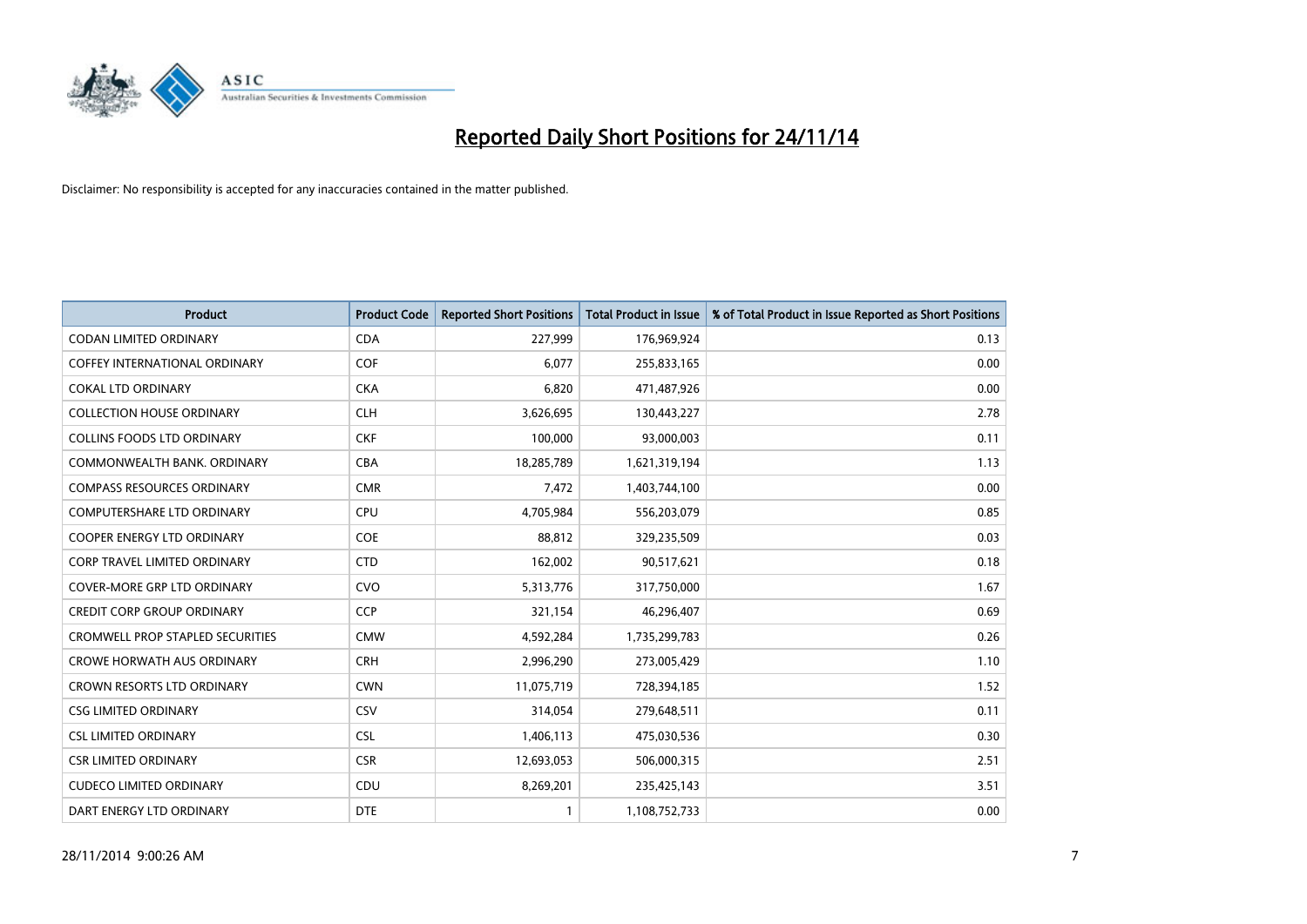

| <b>Product</b>                            | <b>Product Code</b> | <b>Reported Short Positions</b> | <b>Total Product in Issue</b> | % of Total Product in Issue Reported as Short Positions |
|-------------------------------------------|---------------------|---------------------------------|-------------------------------|---------------------------------------------------------|
| DATA#3 LIMITED ORDINARY                   | <b>DTL</b>          | 28,759                          | 153,974,950                   | 0.02                                                    |
| DECMIL GROUP LIMITED ORDINARY             | <b>DCG</b>          | 1,422,785                       | 168,657,794                   | 0.84                                                    |
| DEEP YELLOW LIMITED ORDINARY              | <b>DYL</b>          | 1,002                           | 1,891,494,412                 | 0.00                                                    |
| DEVINE LIMITED ORDINARY                   | <b>DVN</b>          | 2,000                           | 158,730,556                   | 0.00                                                    |
| DEXUS PROPERTY GROUP STAPLED UNIT DEF SET | <b>DXSDA</b>        | 107,706                         | 905,518,469                   | 0.01                                                    |
| DEXUS PROPERTY GROUP STAPLED UNITS        | <b>DXS</b>          | 1,207,926                       | 905,531,797                   | 0.13                                                    |
| DICK SMITH HLDGS ORDINARY                 | <b>DSH</b>          | 17,327,029                      | 236,511,364                   | 7.33                                                    |
| DISCOVERY METALS LTD ORDINARY             | <b>DML</b>          | 1,247,631                       | 644,039,581                   | 0.19                                                    |
| DOMINO PIZZA ENTERPR ORDINARY             | <b>DMP</b>          | 1,117,170                       | 86,160,773                    | 1.30                                                    |
| DONACO INTERNATIONAL ORDINARY             | <b>DNA</b>          | 5,841,012                       | 461,278,352                   | 1.27                                                    |
| DORAY MINERALS LTD ORDINARY               | <b>DRM</b>          | 145,570                         | 165,834,256                   | 0.09                                                    |
| DOWNER EDI LIMITED ORDINARY               | <b>DOW</b>          | 23,388,404                      | 435,399,975                   | 5.37                                                    |
| DRILLSEARCH ENERGY ORDINARY               | <b>DLS</b>          | 19,488,299                      | 461,101,450                   | 4.23                                                    |
| DUET GROUP STAPLED US PROHIBIT.           | <b>DUE</b>          | 12,308,272                      | 1,327,719,444                 | 0.93                                                    |
| DULUXGROUP LIMITED ORDINARY               | <b>DLX</b>          | 3,674,184                       | 383,503,942                   | 0.96                                                    |
| ECHO ENTERTAINMENT ORDINARY               | <b>EGP</b>          | 4,340,412                       | 825,672,730                   | 0.53                                                    |
| ELDERS LIMITED ORDINARY                   | <b>ELD</b>          | 22,128,438                      | 837,232,507                   | 2.64                                                    |
| ELEMENTAL MINERALS ORDINARY               | ELM                 | 94,536                          | 381,850,877                   | 0.02                                                    |
| <b>EMECO HOLDINGS ORDINARY</b>            | <b>EHL</b>          | 8,909,559                       | 599,675,707                   | 1.49                                                    |
| ENERGY RESOURCES ORDINARY 'A'             | ERA                 | 10,699,244                      | 517,725,062                   | 2.07                                                    |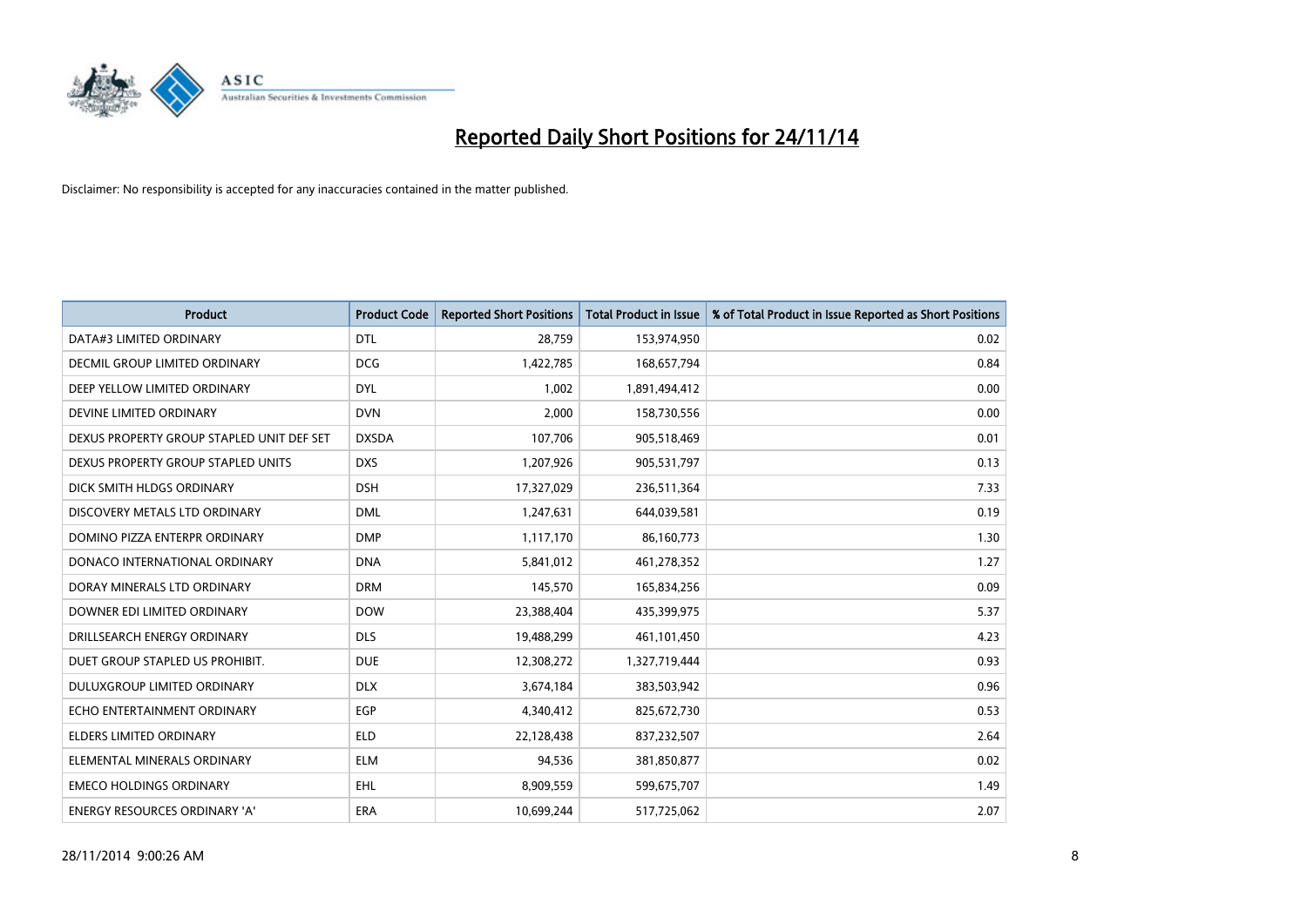

| <b>Product</b>                         | <b>Product Code</b> | <b>Reported Short Positions</b> | <b>Total Product in Issue</b> | % of Total Product in Issue Reported as Short Positions |
|----------------------------------------|---------------------|---------------------------------|-------------------------------|---------------------------------------------------------|
| <b>ENERGY WORLD CORPOR, ORDINARY</b>   | <b>EWC</b>          | 44,957,881                      | 1,734,166,672                 | 2.59                                                    |
| EQUATORIAL RES LTD ORDINARY            | EQX                 | 33                              | 122,185,353                   | 0.00                                                    |
| EQUITY TRUSTEES ORDINARY               | EQT                 | 24,335                          | 19,269,445                    | 0.13                                                    |
| ERM POWER LIMITED ORDINARY             | EPW                 | 860,420                         | 241,477,698                   | 0.36                                                    |
| EVOLUTION MINING LTD ORDINARY          | <b>EVN</b>          | 47,559,400                      | 714,921,647                   | 6.65                                                    |
| FAIRFAX MEDIA LTD ORDINARY             | <b>FXI</b>          | 56,959,385                      | 2,351,955,725                 | 2.42                                                    |
| <b>FANTASTIC HOLDINGS ORDINARY</b>     | FAN                 | 14,653                          | 103,257,398                   | 0.01                                                    |
| FAR LTD ORDINARY                       | <b>FAR</b>          | 9,080,639                       | 3,126,808,427                 | 0.29                                                    |
| FEDERATION CNTRES ORD/UNIT STAPLED SEC | <b>FDC</b>          | 744,628                         | 1,427,641,565                 | 0.05                                                    |
| FISHER & PAYKEL H. ORDINARY            | <b>FPH</b>          | 18,270                          | 556,498,292                   | 0.00                                                    |
| FLEETWOOD CORP ORDINARY                | <b>FWD</b>          | 1,043,450                       | 60,679,412                    | 1.72                                                    |
| FLETCHER BUILDING ORDINARY             | <b>FBU</b>          | 1,836,612                       | 687,854,788                   | 0.27                                                    |
| FLEXIGROUP LIMITED ORDINARY            | <b>FXL</b>          | 6,045,885                       | 304,096,060                   | 1.99                                                    |
| FLIGHT CENTRE TRAVEL ORDINARY          | <b>FLT</b>          | 6,395,126                       | 100,712,408                   | 6.35                                                    |
| FLINDERS MINES LTD ORDINARY            | <b>FMS</b>          | 65,000                          | 2,400,995,602                 | 0.00                                                    |
| FOCUS MINERALS LTD ORDINARY            | <b>FML</b>          | 12,044,262                      | 9,137,375,877                 | 0.13                                                    |
| FOLKESTONE EDU TRUST UNITS             | <b>FET</b>          | 1,808,529                       | 205,992,922                   | 0.88                                                    |
| FONTERRA SHARE FUND ORDINARY UNITS     | <b>FSF</b>          | 437,053                         | 120,626,791                   | 0.36                                                    |
| FORTESCUE METALS GRP ORDINARY          | <b>FMG</b>          | 291,004,808                     | 3,113,798,151                 | 9.35                                                    |
| FREEDOM FOOD LTD ORDINARY              | <b>FNP</b>          | 57,510                          | 152,689,663                   | 0.04                                                    |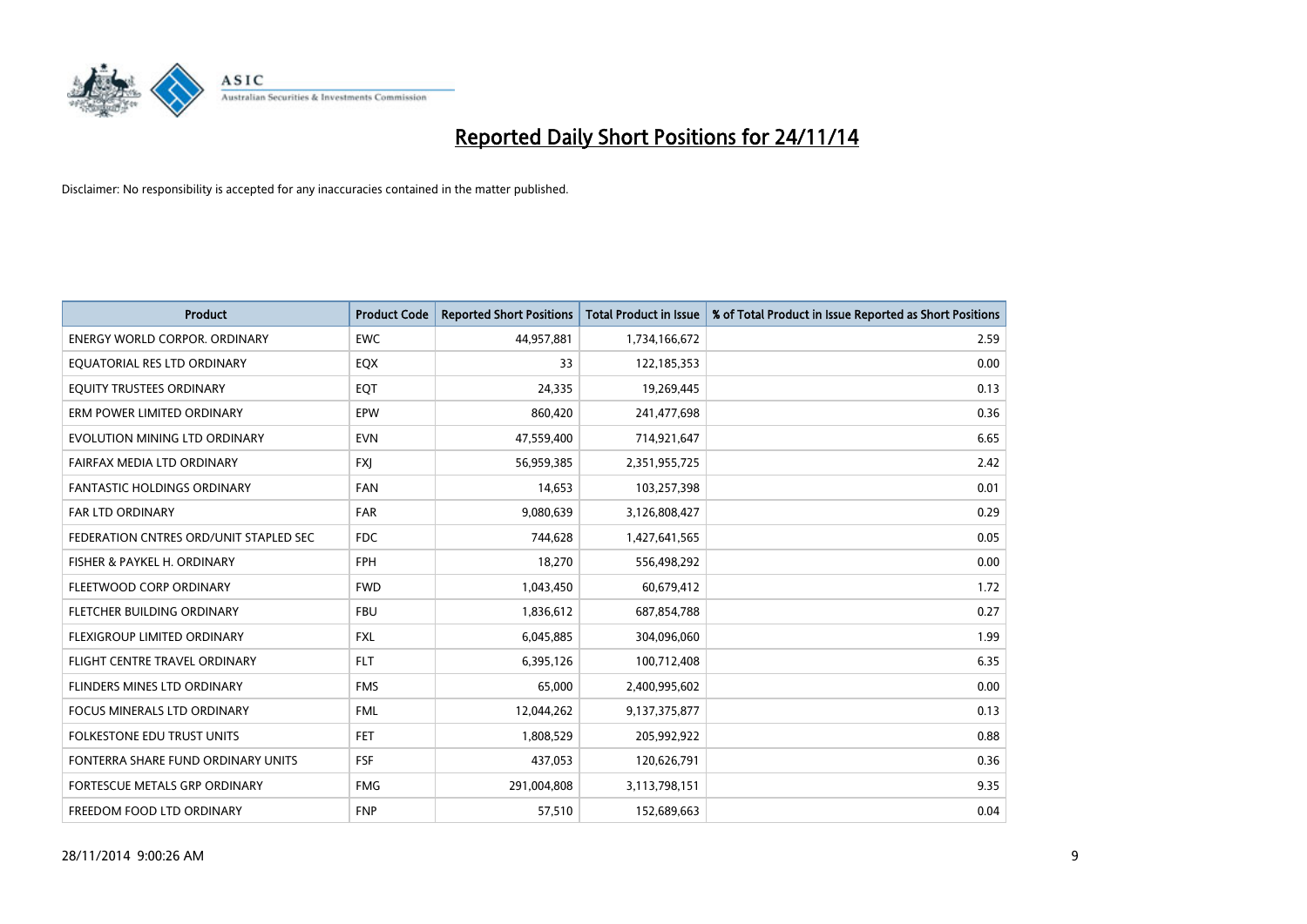

| <b>Product</b>                               | <b>Product Code</b> | <b>Reported Short Positions</b> | <b>Total Product in Issue</b> | % of Total Product in Issue Reported as Short Positions |
|----------------------------------------------|---------------------|---------------------------------|-------------------------------|---------------------------------------------------------|
| <b>FUNTASTIC LIMITED ORDINARY</b>            | <b>FUN</b>          | 370,000                         | 669,869,723                   | 0.06                                                    |
| <b>G.U.D. HOLDINGS ORDINARY</b>              | GUD                 | 2,628,952                       | 70,939,492                    | 3.71                                                    |
| <b>G8 EDUCATION LIMITED ORDINARY</b>         | <b>GEM</b>          | 10,709,685                      | 353,691,630                   | 3.03                                                    |
| <b>GALAXY RESOURCES ORDINARY</b>             | GXY                 | 1,435,797                       | 1,064,496,654                 | 0.13                                                    |
| <b>GBST HOLDINGS., ORDINARY</b>              | GBT                 | 10,894                          | 66,561,725                    | 0.02                                                    |
| <b>GDI PROPERTY GRP STAPLED SECURITIES</b>   | GDI                 | 186,470                         | 567,575,025                   | 0.03                                                    |
| <b>GENESIS ENERGY LTD ORDINARY</b>           | <b>GNE</b>          | 1,000                           | 1,000,000,000                 | 0.00                                                    |
| <b>GENTRACK GROUP LTD ORDINARY</b>           | <b>GTK</b>          | 2,925                           | 72,699,510                    | 0.00                                                    |
| <b>GENWORTH MORTGAGE ORDINARY</b>            | <b>GMA</b>          | 7,237,921                       | 650,000,000                   | 1.11                                                    |
| <b>GEODYNAMICS LIMITED ORDINARY</b>          | GDY                 | 819                             | 435,880,130                   | 0.00                                                    |
| <b>GINDALBIE METALS LTD ORDINARY</b>         | <b>GBG</b>          | 34,546,872                      | 1,495,306,811                 | 2.31                                                    |
| <b>GOLD ROAD RES LTD ORDINARY</b>            | GOR                 | 2,223,648                       | 593,456,822                   | 0.37                                                    |
| <b>GOODMAN FIELDER. ORDINARY</b>             | GFF                 | 5,067,285                       | 1,955,559,207                 | 0.26                                                    |
| <b>GOODMAN GROUP STAPLED</b>                 | <b>GMG</b>          | 7,203,883                       | 1,745,460,061                 | 0.41                                                    |
| <b>GPT GROUP STAPLED SEC.</b>                | <b>GPT</b>          | 4,114,159                       | 1,685,460,955                 | 0.24                                                    |
| <b>GRAINCORP LIMITED A CLASS ORDINARY</b>    | <b>GNC</b>          | 10,841,623                      | 228,855,628                   | 4.74                                                    |
| <b>GRANGE RESOURCES. ORDINARY</b>            | GRR                 | 8,612,898                       | 1,157,097,869                 | 0.74                                                    |
| <b>GREENCROSS LIMITED ORDINARY</b>           | <b>GXL</b>          | 2,139,068                       | 111,447,503                   | 1.92                                                    |
| <b>GREENLAND MIN EN LTD ORDINARY</b>         | GGG                 | 170,000                         | 669,389,552                   | 0.03                                                    |
| <b>GREENLAND MIN EN LTD RIGHTS 26-JUN-14</b> | GGGR                | 3,842                           | 88,685,050                    | 0.00                                                    |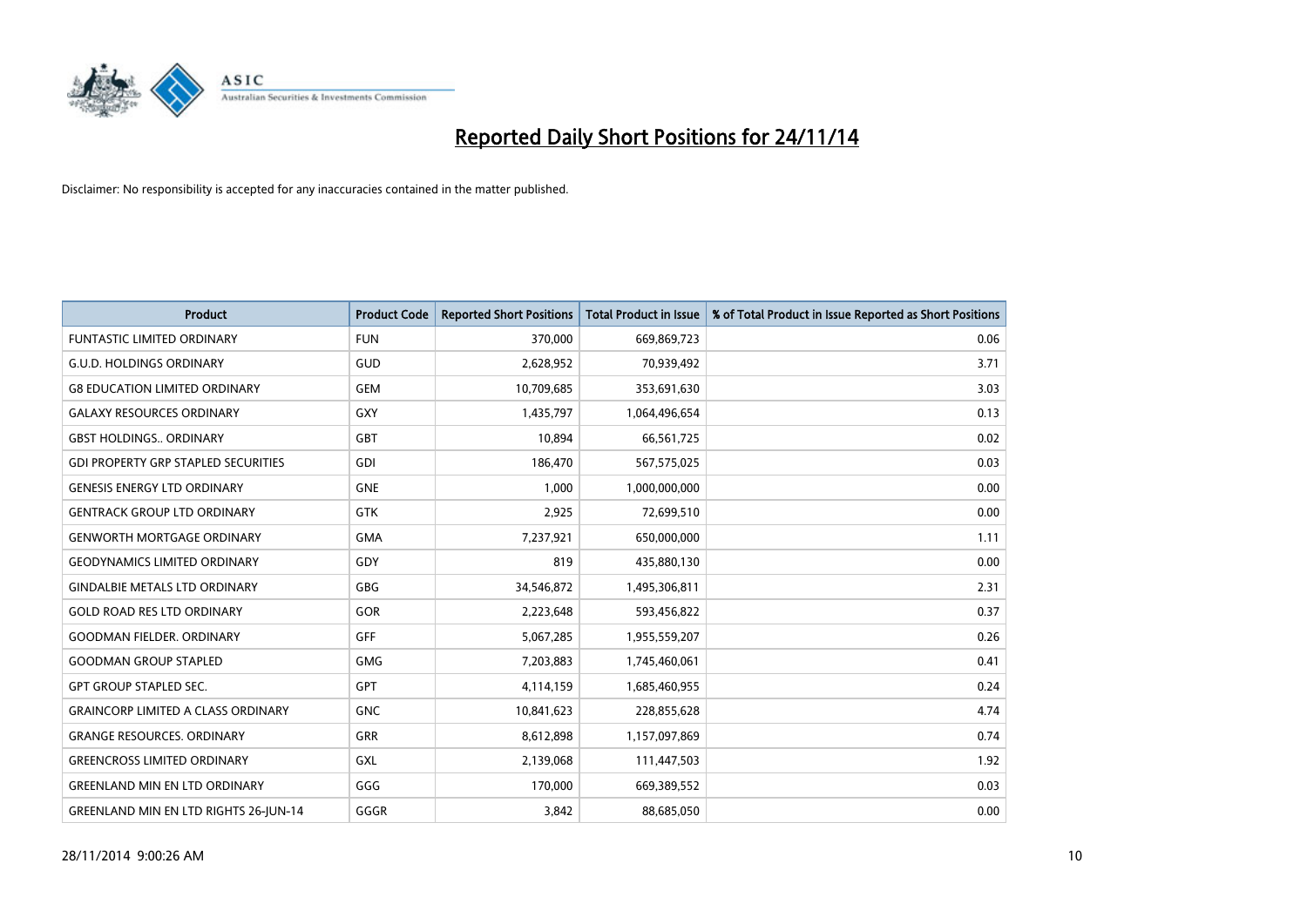

| <b>Product</b>                                   | <b>Product Code</b> | <b>Reported Short Positions</b> | <b>Total Product in Issue</b> | % of Total Product in Issue Reported as Short Positions |
|--------------------------------------------------|---------------------|---------------------------------|-------------------------------|---------------------------------------------------------|
| <b>GROWTHPOINT PROPERTY ORD/UNIT STAPLED SEC</b> | GOZ                 | 882,355                         | 554,562,240                   | 0.16                                                    |
| <b>GRYPHON MINERALS LTD ORDINARY</b>             | GRY                 | 2,272,217                       | 401,185,424                   | 0.57                                                    |
| <b>GUILDFORD COAL LTD ORDINARY</b>               | <b>GUF</b>          | 77,890                          | 845,205,594                   | 0.01                                                    |
| <b>GWA GROUP LTD ORDINARY</b>                    | <b>GWA</b>          | 13,032,145                      | 306,533,770                   | 4.25                                                    |
| HANSEN TECHNOLOGIES ORDINARY                     | <b>HSN</b>          | 2,994                           | 163,214,381                   | 0.00                                                    |
| <b>HARVEY NORMAN ORDINARY</b>                    | <b>HVN</b>          | 42,143,098                      | 1,062,316,784                 | 3.97                                                    |
| <b>HEALTHSCOPE LIMITED. ORDINARY</b>             | <b>HSO</b>          | 3,179,798                       | 1,732,094,838                 | 0.18                                                    |
| <b>HENDERSON GROUP CDI 1:1</b>                   | <b>HGG</b>          | 4,600,098                       | 773,175,573                   | 0.59                                                    |
| HFA HOLDINGS LIMITED ORDINARY                    | <b>HFA</b>          | 3.809                           | 162,147,897                   | 0.00                                                    |
| <b>HIGHLANDS PACIFIC ORDINARY</b>                | <b>HIG</b>          | 3,153                           | 918,694,336                   | 0.00                                                    |
| HILLGROVE RES LTD ORDINARY                       | <b>HGO</b>          | 96,258                          | 147,711,123                   | 0.07                                                    |
| <b>HILLS LTD ORDINARY</b>                        | <b>HIL</b>          | 1,064,191                       | 231,985,526                   | 0.46                                                    |
| HORIZON OIL LIMITED ORDINARY                     | <b>HZN</b>          | 33,059,925                      | 1,301,981,265                 | 2.54                                                    |
| <b>HOTEL PROPERTY STAPLED</b>                    | <b>HPI</b>          | 31,016                          | 146, 105, 439                 | 0.02                                                    |
| HUON AQUACULTURE GRP ORDINARY                    | <b>HUO</b>          | 905,261                         | 87,337,207                    | 1.04                                                    |
| <b>ICAR ASIA LTD ORDINARY</b>                    | ICO                 | 393,883                         | 212,288,846                   | 0.19                                                    |
| ICON ENERGY LIMITED ORDINARY                     | <b>ICN</b>          | 100,000                         | 615,774,351                   | 0.02                                                    |
| <b>IINET LIMITED ORDINARY</b>                    | <b>IIN</b>          | 7,684,757                       | 162,163,526                   | 4.74                                                    |
| <b>ILUKA RESOURCES ORDINARY</b>                  | ILU                 | 30,054,232                      | 418,700,517                   | 7.18                                                    |
| <b>IMDEX LIMITED ORDINARY</b>                    | <b>IMD</b>          | 2,498,701                       | 216,203,136                   | 1.16                                                    |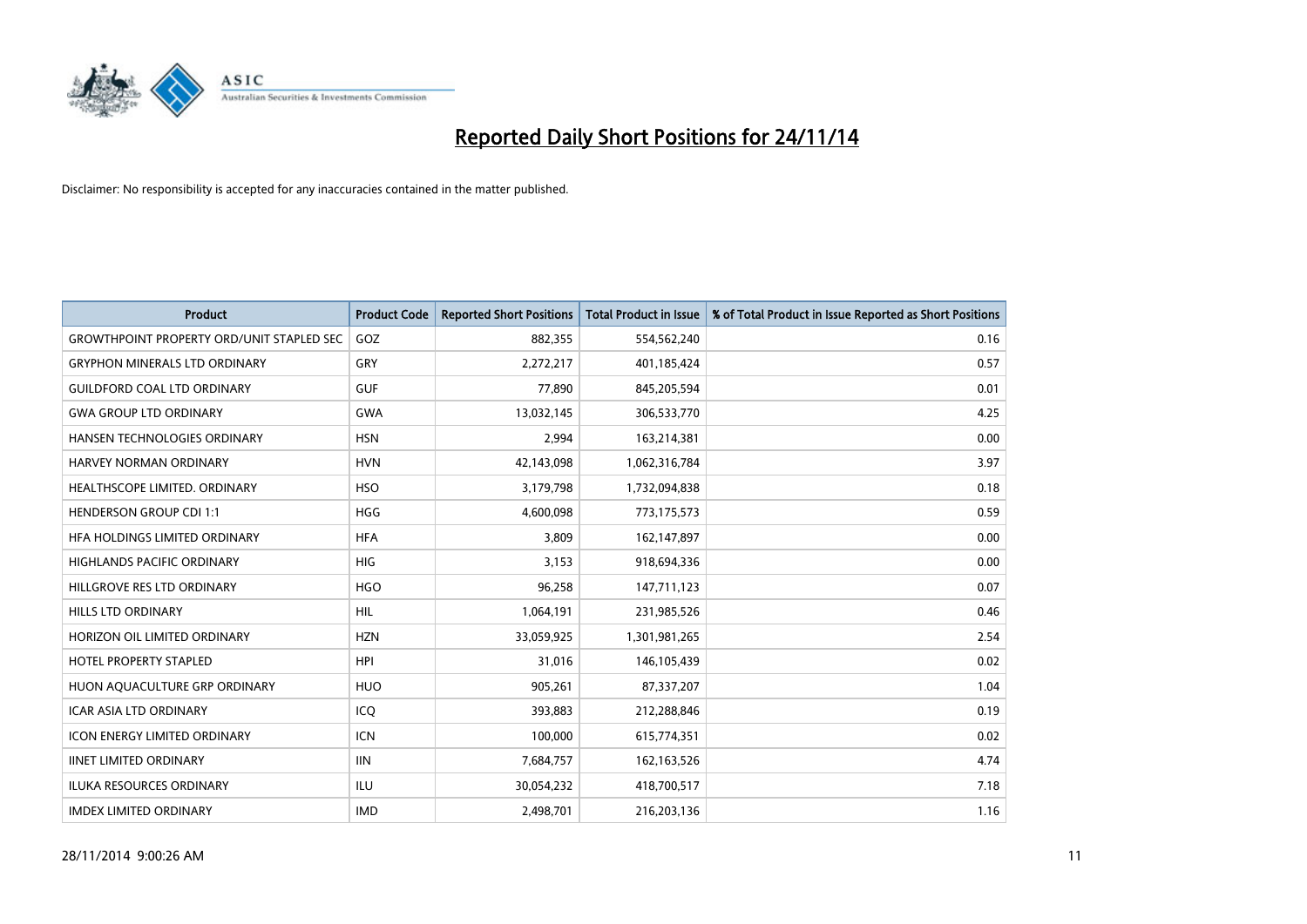

| <b>Product</b>                                | <b>Product Code</b> | <b>Reported Short Positions</b> | <b>Total Product in Issue</b> | % of Total Product in Issue Reported as Short Positions |
|-----------------------------------------------|---------------------|---------------------------------|-------------------------------|---------------------------------------------------------|
| IMF BENTHAM LTD ORDINARY                      | <b>IMF</b>          | 3,653,050                       | 166,580,957                   | 2.19                                                    |
| <b>IMX RESOURCES LTD ORDINARY</b>             | IXR                 |                                 | 507,497,146                   | 0.00                                                    |
| <b>INCITEC PIVOT ORDINARY</b>                 | IPL                 | 40,883,727                      | 1,654,998,197                 | 2.47                                                    |
| <b>INDEPENDENCE GROUP ORDINARY</b>            | <b>IGO</b>          | 1,492,905                       | 234,256,573                   | 0.64                                                    |
| <b>INDO MINES LIMITED ORDINARY</b>            | <b>IDO</b>          | 444,642                         | 538,026,598                   | 0.08                                                    |
| <b>INDOPHIL RESOURCES ORDINARY</b>            | <b>IRN</b>          | 5,703,042                       | 1,203,146,194                 | 0.47                                                    |
| <b>INDUSTRIA REIT STAPLED</b>                 | <b>IDR</b>          | 304,589                         | 125,000,001                   | 0.24                                                    |
| <b>INFIGEN ENERGY STAPLED SECURITIES</b>      | <b>IFN</b>          | 2,640,786                       | 767,887,581                   | 0.34                                                    |
| <b>INFOMEDIA LTD ORDINARY</b>                 | <b>IFM</b>          | 498,345                         | 306,954,355                   | 0.16                                                    |
| <b>INGENIA GROUP STAPLED SECURITIES</b>       | <b>INA</b>          | 3,594,763                       | 878,851,910                   | 0.41                                                    |
| <b>INSURANCE AUSTRALIA ORDINARY</b>           | <b>IAG</b>          | 11,623,061                      | 2,341,618,048                 | 0.50                                                    |
| <b>INTREPID MINES ORDINARY</b>                | IAU                 | 5,347,329                       | 557,766,065                   | 0.96                                                    |
| <b>INVESTA OFFICE FUND STAPLED SECURITIES</b> | <b>IOF</b>          | 606,371                         | 614,047,458                   | 0.10                                                    |
| <b>INVOCARE LIMITED ORDINARY</b>              | <b>IVC</b>          | 4,009,032                       | 110,030,298                   | 3.64                                                    |
| <b>IOOF HOLDINGS LTD ORDINARY</b>             | IFL                 | 12,877,323                      | 300,133,752                   | 4.29                                                    |
| IPH LIMITED ORDINARY                          | <b>IPH</b>          | 128,902                         | 157,559,499                   | 0.08                                                    |
| <b>IPROPERTY GROUP LTD ORDINARY</b>           | <b>IPP</b>          | 1,847,645                       | 181,703,204                   | 1.02                                                    |
| <b>IRESS LIMITED ORDINARY</b>                 | <b>IRE</b>          | 5,568,941                       | 159,097,319                   | 3.50                                                    |
| <b>ISELECT LTD ORDINARY</b>                   | <b>ISU</b>          | 374,751                         | 261,489,894                   | 0.14                                                    |
| <b>ISENTIA GROUP LTD ORDINARY</b>             | <b>ISD</b>          | 105,618                         | 200,000,001                   | 0.05                                                    |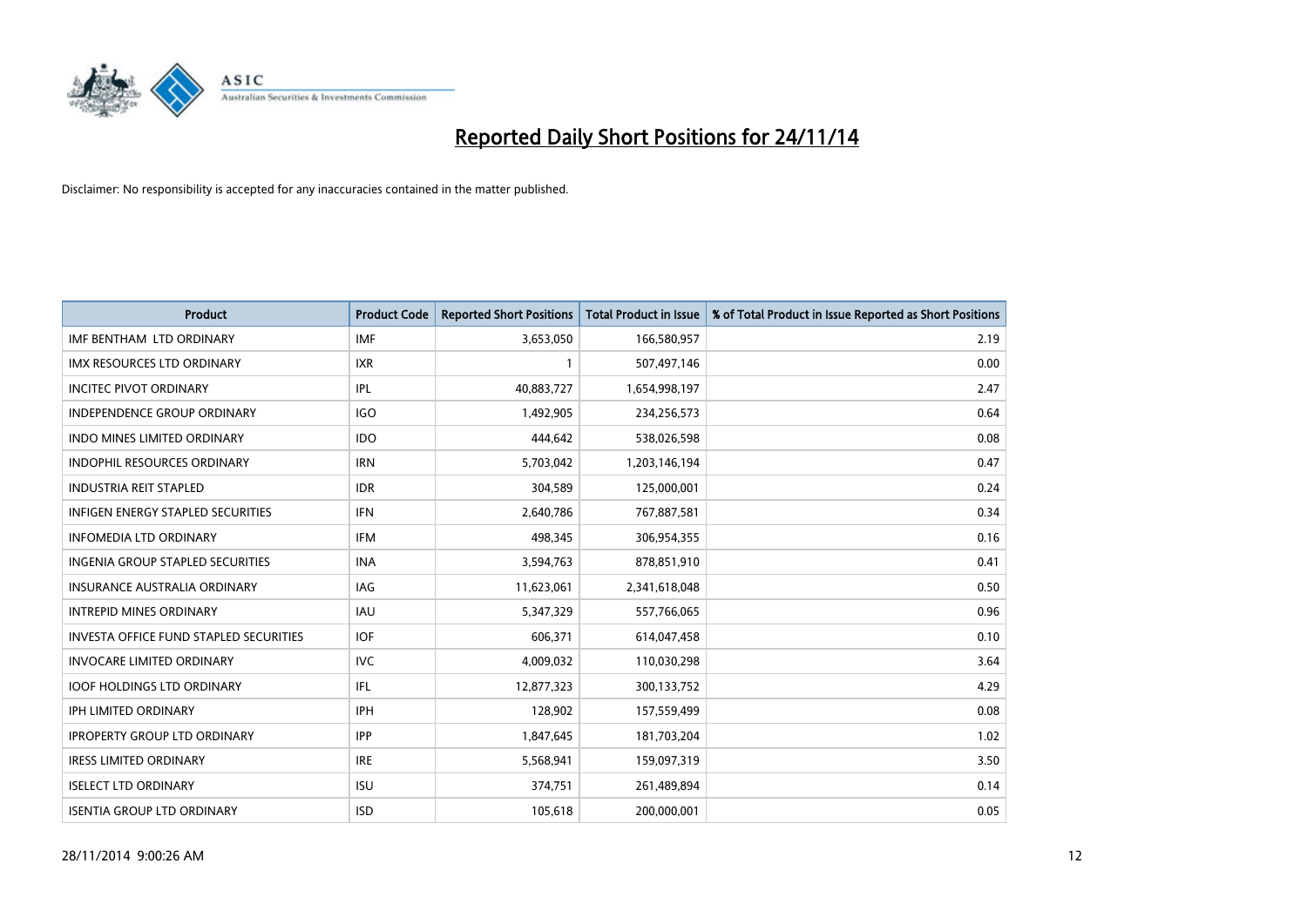

| <b>Product</b>                           | <b>Product Code</b> | <b>Reported Short Positions</b> | <b>Total Product in Issue</b> | % of Total Product in Issue Reported as Short Positions |
|------------------------------------------|---------------------|---------------------------------|-------------------------------|---------------------------------------------------------|
| <b>ISENTRIC LTD. ORDINARY</b>            | ICU                 | 114,107                         | 76,746,962                    | 0.15                                                    |
| JAMES HARDIE INDUST CHESS DEPOSITARY INT | <b>IHX</b>          | 7,136,751                       | 444,933,946                   | 1.60                                                    |
| JAPARA HEALTHCARE LT ORDINARY            | <b>IHC</b>          | 7,765,489                       | 263,046,592                   | 2.95                                                    |
| <b>JB HI-FI LIMITED ORDINARY</b>         | <b>JBH</b>          | 12,211,428                      | 98,950,309                    | 12.34                                                   |
| KAROON GAS AUSTRALIA ORDINARY            | <b>KAR</b>          | 16,328,508                      | 250,085,718                   | 6.53                                                    |
| KATHMANDU HOLD LTD ORDINARY              | <b>KMD</b>          | 2,459,826                       | 201,318,944                   | 1.22                                                    |
| <b>KBL MINING LIMITED ORDINARY</b>       | <b>KBL</b>          | 1.820                           | 393,535,629                   | 0.00                                                    |
| KINGSGATE CONSOLID. ORDINARY             | <b>KCN</b>          | 23,887,525                      | 223,584,937                   | 10.68                                                   |
| KINGSROSE MINING LTD ORDINARY            | <b>KRM</b>          | 243,793                         | 358,611,493                   | 0.07                                                    |
| <b>KOGI IRON LTD ORDINARY</b>            | <b>KFE</b>          | 2,361,553                       | 376,669,836                   | 0.63                                                    |
| LEIGHTON HOLDINGS ORDINARY               | LEI                 | 5,045,371                       | 338,503,563                   | 1.49                                                    |
| LEND LEASE GROUP UNIT/ORD STAPLED        | LLC                 | 1,946,710                       | 579,596,726                   | 0.34                                                    |
| LIFESTYLE COMMUNIT, ORDINARY             | LIC                 | 93                              | 99,970,131                    | 0.00                                                    |
| LIQUEFIED NATURAL ORDINARY               | LNG                 | 7,377,686                       | 461,923,201                   | 1.60                                                    |
| LONESTAR RESO LTD ORDINARY               | LNR                 | 1,134,105                       | 752,187,211                   | 0.15                                                    |
| LUCAPA DIAMOND LTD ORDINARY              | <b>LOM</b>          | 26,082                          | 181,868,298                   | 0.01                                                    |
| LYNAS CORPORATION ORDINARY               | <b>LYC</b>          | 91,929,279                      | 3,370,903,974                 | 2.73                                                    |
| <b>M2 GRP LTD ORDINARY</b>               | <b>MTU</b>          | 3,038,925                       | 181,905,060                   | 1.67                                                    |
| <b>MACA LIMITED ORDINARY</b>             | <b>MLD</b>          | 538,722                         | 232,676,373                   | 0.23                                                    |
| <b>MACMAHON HOLDINGS ORDINARY</b>        | <b>MAH</b>          | 380,895                         | 1,261,699,966                 | 0.03                                                    |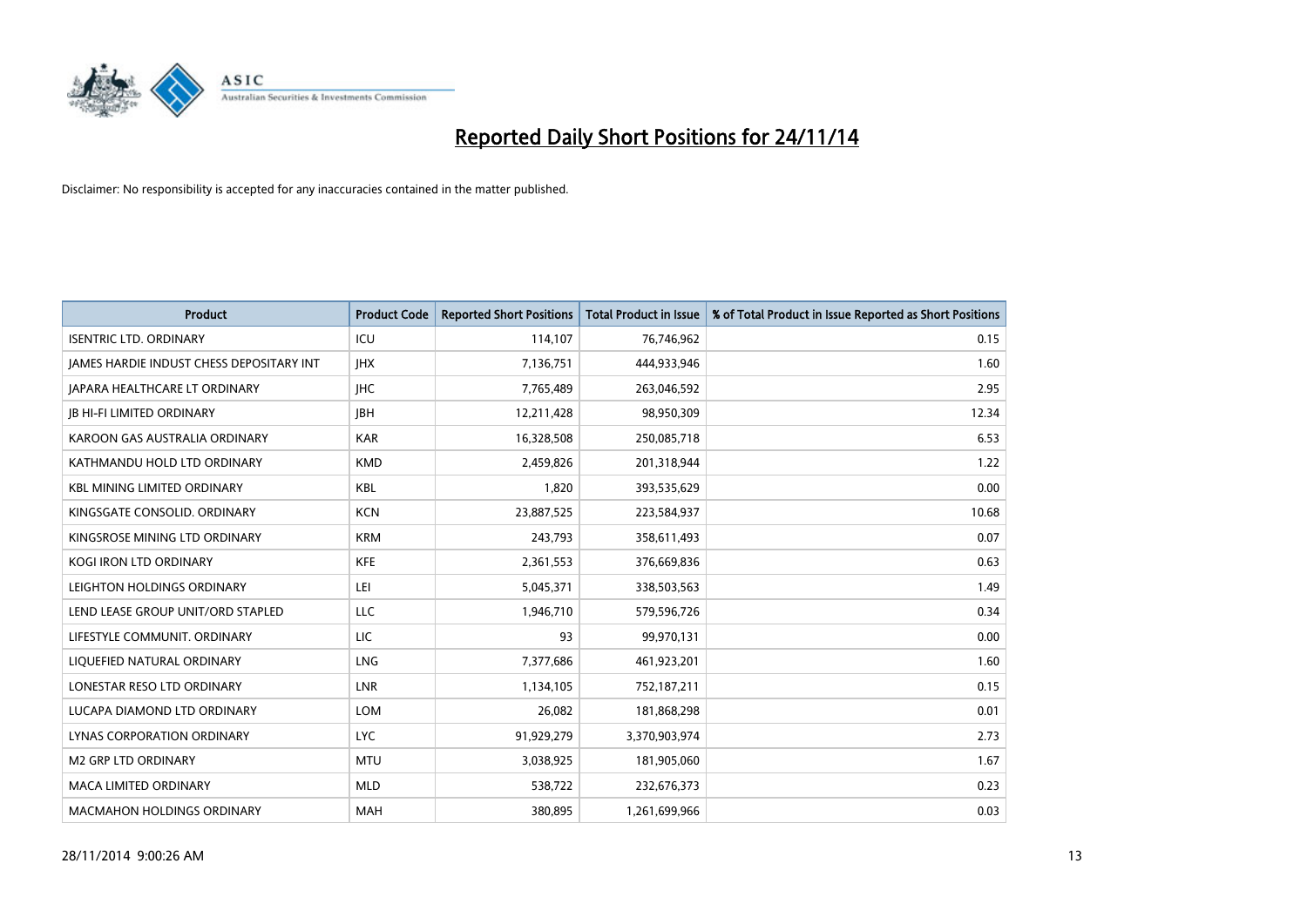

| <b>Product</b>                        | <b>Product Code</b> | <b>Reported Short Positions</b> | <b>Total Product in Issue</b> | % of Total Product in Issue Reported as Short Positions |
|---------------------------------------|---------------------|---------------------------------|-------------------------------|---------------------------------------------------------|
| MACO ATLAS ROADS GRP ORDINARY STAPLED | <b>MQA</b>          | 10,347,455                      | 511,538,852                   | 2.02                                                    |
| MACQUARIE GROUP LTD ORDINARY          | <b>MQG</b>          | 734,863                         | 321,313,285                   | 0.23                                                    |
| MAGELLAN FIN GRP LTD ORDINARY         | <b>MFG</b>          | 3,112,557                       | 159,818,691                   | 1.95                                                    |
| <b>MANTRA GROUP LTD ORDINARY</b>      | <b>MTR</b>          | 3,866,971                       | 249,471,229                   | 1.55                                                    |
| MATRIX C & E LTD ORDINARY             | <b>MCE</b>          | 2,607,288                       | 94,555,428                    | 2.76                                                    |
| MAVERICK DRILLING ORDINARY            | <b>MAD</b>          | 2,577,045                       | 544,321,602                   | 0.47                                                    |
| MAXITRANS INDUSTRIES ORDINARY         | <b>MXI</b>          | 14,089                          | 185,075,653                   | 0.01                                                    |
| MAYNE PHARMA LTD ORDINARY             | <b>MYX</b>          | 10,677,640                      | 587,948,337                   | 1.82                                                    |
| MCMILLAN SHAKESPEARE ORDINARY         | <b>MMS</b>          | 881,723                         | 77,525,801                    | 1.14                                                    |
| <b>MCPHERSON'S LTD ORDINARY</b>       | <b>MCP</b>          | 10,000                          | 96,684,407                    | 0.01                                                    |
| MEDUSA MINING LTD ORDINARY            | <b>MML</b>          | 20,180,250                      | 207,794,301                   | 9.71                                                    |
| MEO AUSTRALIA LTD ORDINARY            | <b>MEO</b>          | 411,000                         | 750,488,387                   | 0.05                                                    |
| MERIDIAN ENERGY INSTALMENT RECEIPTS   | <b>MEZCA</b>        | 200,000                         | 1,255,413,626                 | 0.02                                                    |
| <b>MERMAID MARINE ORDINARY</b>        | <b>MRM</b>          | 21,102,639                      | 368,666,221                   | 5.72                                                    |
| MESOBLAST LIMITED ORDINARY            | <b>MSB</b>          | 24,583,262                      | 321,696,029                   | 7.64                                                    |
| METALS X LIMITED ORDINARY             | <b>MLX</b>          | 2,263,442                       | 1,655,826,110                 | 0.14                                                    |
| METCASH LIMITED ORDINARY              | <b>MTS</b>          | 121,717,779                     | 903,309,574                   | 13.47                                                   |
| METMINCO LIMITED ORDINARY             | <b>MNC</b>          | 32,000                          | 1,822,614,860                 | 0.00                                                    |
| MIGHTY RIVER POWER ORDINARY           | <b>MYT</b>          | 3,283,333                       | 1,400,012,517                 | 0.23                                                    |
| MINCOR RESOURCES NL ORDINARY          | <b>MCR</b>          | 18,117                          | 188,208,274                   | 0.01                                                    |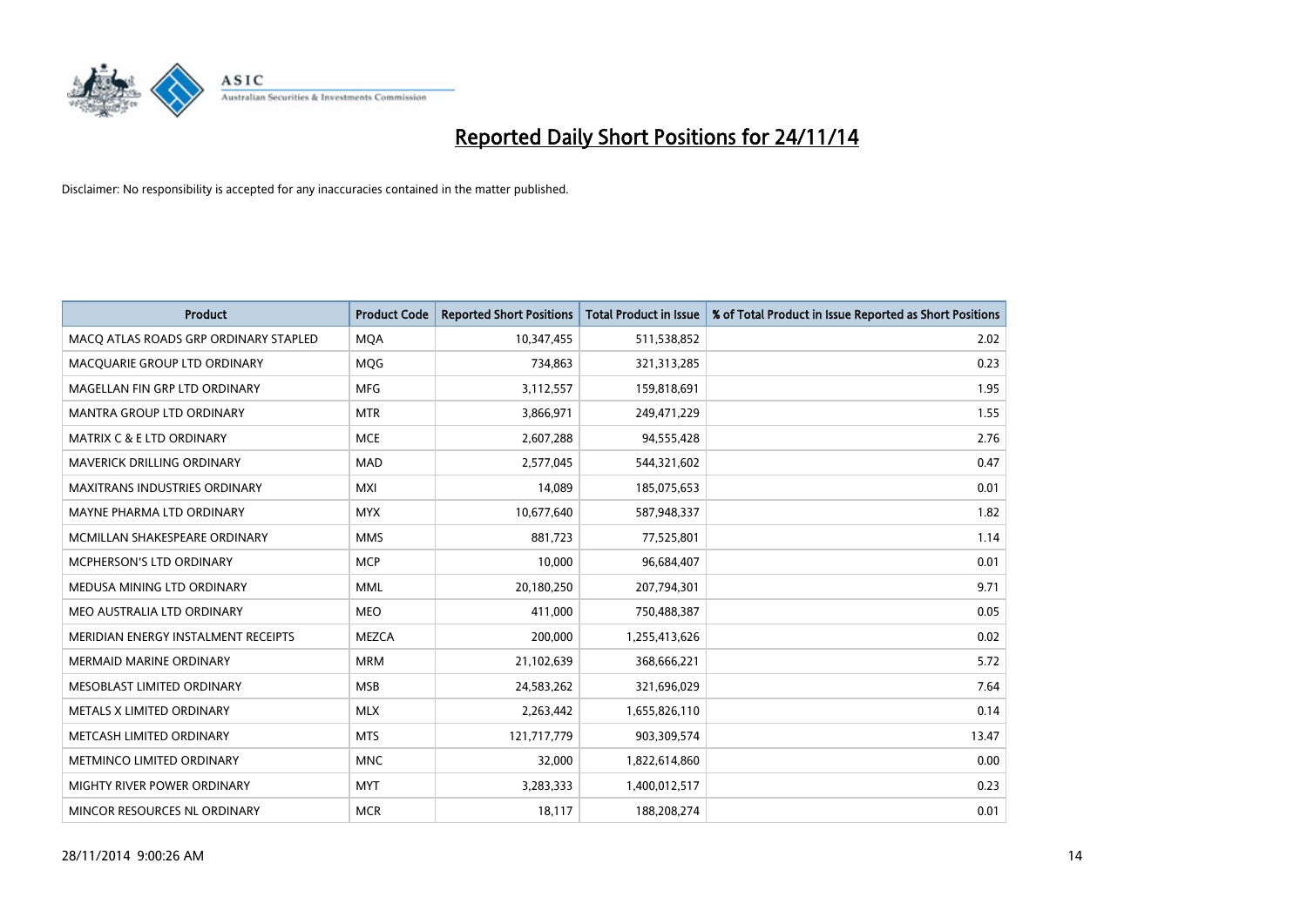

| <b>Product</b>                    | <b>Product Code</b> | <b>Reported Short Positions</b> | <b>Total Product in Issue</b> | % of Total Product in Issue Reported as Short Positions |
|-----------------------------------|---------------------|---------------------------------|-------------------------------|---------------------------------------------------------|
| MINERAL DEPOSITS ORDINARY         | <b>MDL</b>          | 954,819                         | 103,676,341                   | 0.92                                                    |
| MINERAL RESOURCES, ORDINARY       | <b>MIN</b>          | 18,453,863                      | 187,270,274                   | 9.85                                                    |
| MINT WIRELESS ORDINARY            | <b>MNW</b>          | 15,365                          | 470,372,395                   | 0.00                                                    |
| MIRABELA NICKEL LTD ORDINARY      | <b>MBN</b>          | 2,090,089                       | 929,710,216                   | 0.22                                                    |
| MIRVAC GROUP STAPLED SECURITIES   | <b>MGR</b>          | 2,956,373                       | 3,697,197,370                 | 0.08                                                    |
| MOLOPO ENERGY LTD ORDINARY        | <b>MPO</b>          | 31,118                          | 248,705,730                   | 0.01                                                    |
| MONADELPHOUS GROUP ORDINARY       | <b>MND</b>          | 7,798,186                       | 92,998,380                    | 8.39                                                    |
| MONASH IVE GROUP LTD ORDINARY     | <b>MVF</b>          | 497,307                         | 231,081,089                   | 0.22                                                    |
| MORTGAGE CHOICE LTD ORDINARY      | <b>MOC</b>          | 2,109                           | 124,216,248                   | 0.00                                                    |
| <b>MOUNT GIBSON IRON ORDINARY</b> | <b>MGX</b>          | 49,403,485                      | 1,090,805,085                 | 4.53                                                    |
| MULTIPLEX SITES SITES             | <b>MXUPA</b>        | 2,599                           | 4,500,000                     | 0.06                                                    |
| MYER HOLDINGS LTD ORDINARY        | <b>MYR</b>          | 105,709,018                     | 585,689,551                   | 18.05                                                   |
| NANOSONICS LIMITED ORDINARY       | <b>NAN</b>          | 2,588,450                       | 264,332,826                   | 0.98                                                    |
| NATIONAL AUST, BANK ORDINARY      | <b>NAB</b>          | 27,151,609                      | 2,366,311,132                 | 1.15                                                    |
| NATIONAL STORAGE STAPLED          | <b>NSR</b>          | 1,394,678                       | 290,831,660                   | 0.48                                                    |
| NAVITAS LIMITED ORDINARY          | <b>NVT</b>          | 2,758,500                       | 376,037,813                   | 0.73                                                    |
| NEARMAP LTD ORDINARY              | <b>NEA</b>          | 1,266,873                       | 338,146,101                   | 0.37                                                    |
| NEON ENERGY LIMITED ORDINARY      | <b>NEN</b>          | 140,474                         | 553,037,848                   | 0.03                                                    |
| NEW HOPE CORPORATION ORDINARY     | <b>NHC</b>          | 1,529,672                       | 830,999,449                   | 0.18                                                    |
| NEW ZEALAND OIL& GAS ORDINARY     | <b>NZO</b>          | 530,395                         | 421,098,661                   | 0.13                                                    |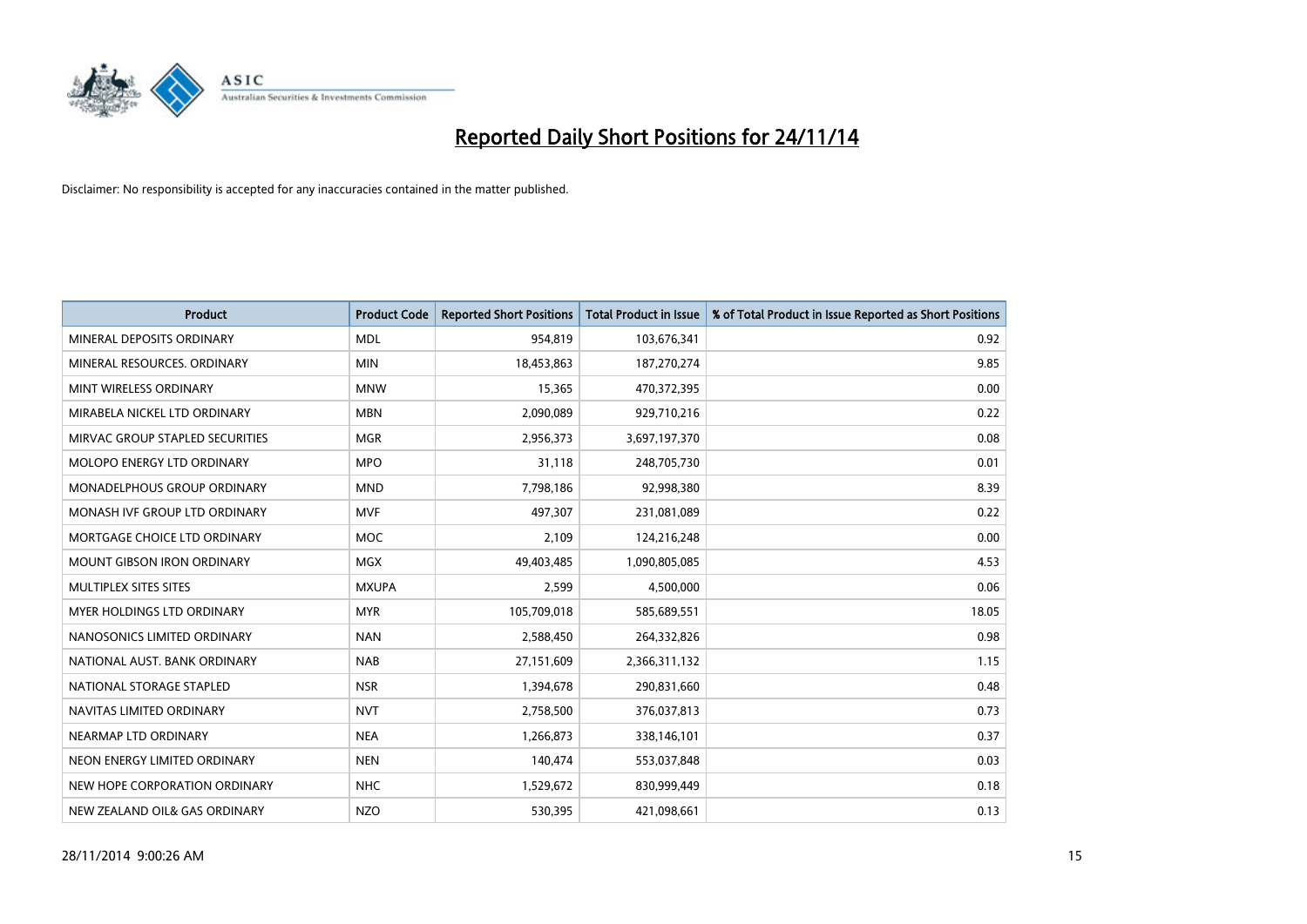

| <b>Product</b>                         | <b>Product Code</b> | <b>Reported Short Positions</b> | <b>Total Product in Issue</b> | % of Total Product in Issue Reported as Short Positions |
|----------------------------------------|---------------------|---------------------------------|-------------------------------|---------------------------------------------------------|
| NEWCREST MINING ORDINARY               | <b>NCM</b>          | 10,306,980                      | 766,510,971                   | 1.34                                                    |
| NEWS CORP A NON-VOTING CDI             | <b>NWSLV</b>        | 36,358                          | 2,897,304                     | 1.25                                                    |
| NEWS CORP B VOTING CDI                 | <b>NWS</b>          | 2,681,385                       | 23,258,606                    | 11.53                                                   |
| NEWSAT LIMITED ORDINARY                | <b>NWT</b>          | 4,188,665                       | 643,199,841                   | 0.65                                                    |
| NEXTDC LIMITED ORDINARY                | <b>NXT</b>          | 16,783,578                      | 193,154,486                   | 8.69                                                    |
| NEXUS ENERGY LIMITED ORDINARY          | <b>NXS</b>          | 83,983                          | 1,330,219,459                 | 0.01                                                    |
| NIB HOLDINGS LIMITED ORDINARY          | <b>NHF</b>          | 3,296,150                       | 439,004,182                   | 0.75                                                    |
| NINE ENTERTAINMENT ORDINARY            | <b>NEC</b>          | 13,174,719                      | 940,295,023                   | 1.40                                                    |
| NOBLE MINERAL RES ORDINARY             | <b>NMG</b>          | 2,365,726                       | 666,397,952                   | 0.36                                                    |
| NORTHERN IRON LTD ORDINARY             | <b>NFE</b>          | 11,392                          | 484,405,314                   | 0.00                                                    |
| NORTHERN STAR ORDINARY                 | <b>NST</b>          | 18,050,874                      | 592,256,718                   | 3.05                                                    |
| NOVION PROPERTY GRP STAPLED SECURITIES | <b>NVN</b>          | 18,760,893                      | 3,050,355,727                 | 0.62                                                    |
| NRW HOLDINGS LIMITED ORDINARY          | <b>NWH</b>          | 13,311,151                      | 278,888,011                   | 4.77                                                    |
| NUFARM LIMITED ORDINARY                | <b>NUF</b>          | 6,953,942                       | 264,858,589                   | 2.63                                                    |
| NUPLEX INDUSTRIES ORDINARY             | <b>NPX</b>          | 1,000                           | 198,125,827                   | 0.00                                                    |
| OCEANAGOLD CORP. CHESS DEPOSITARY INT  | <b>OGC</b>          | 1,901,499                       | 301,520,186                   | 0.63                                                    |
| OIL SEARCH LTD ORDINARY                | OSH                 | 8,512,800                       | 1,522,692,587                 | 0.56                                                    |
| OM HOLDINGS LIMITED ORDINARY           | OMH                 | 58,082                          | 733,423,337                   | 0.01                                                    |
| ORBIS GOLD LTD ORDINARY                | <b>OBS</b>          | 10,000                          | 249,886,056                   | 0.00                                                    |
| ORICA LIMITED ORDINARY                 | ORI                 | 20,258,090                      | 372,743,291                   | 5.43                                                    |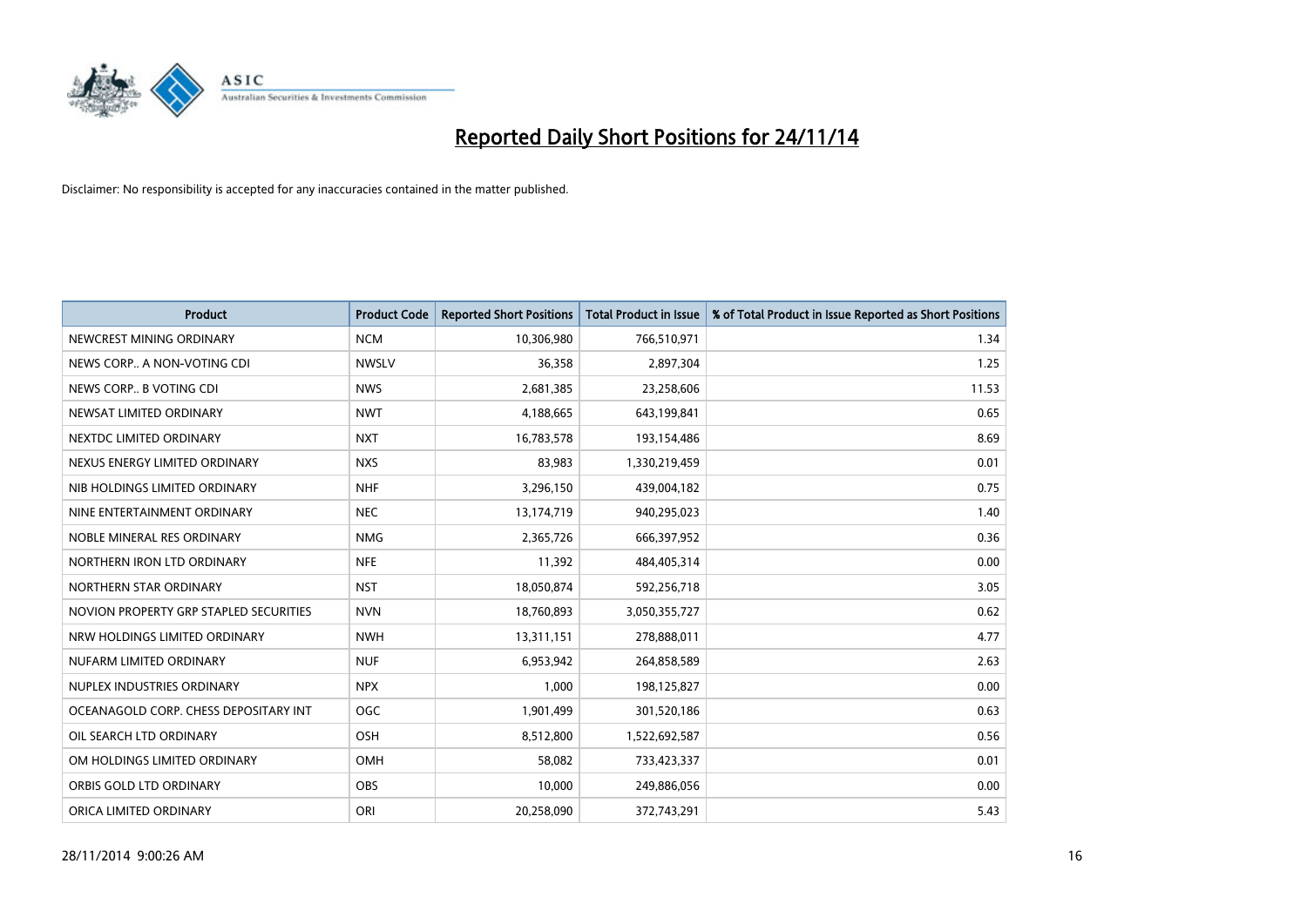

| <b>Product</b>                | <b>Product Code</b> | <b>Reported Short Positions</b> | <b>Total Product in Issue</b> | % of Total Product in Issue Reported as Short Positions |
|-------------------------------|---------------------|---------------------------------|-------------------------------|---------------------------------------------------------|
| ORIGIN ENERGY ORDINARY        | <b>ORG</b>          | 7,939,578                       | 1,106,302,799                 | 0.72                                                    |
| OROCOBRE LIMITED ORDINARY     | <b>ORE</b>          | 2,461,721                       | 132,041,911                   | 1.86                                                    |
| ORORA LIMITED ORDINARY        | <b>ORA</b>          | 7,252,039                       | 1,206,684,923                 | 0.60                                                    |
| OROTONGROUP LIMITED ORDINARY  | <b>ORL</b>          | 119,212                         | 40,880,902                    | 0.29                                                    |
| OZ MINERALS ORDINARY          | OZL                 | 7,496,450                       | 303,470,022                   | 2.47                                                    |
| OZFOREX GROUP LTD ORDINARY    | <b>OFX</b>          | 6,832,748                       | 240,000,000                   | 2.85                                                    |
| PACIFIC BRANDS ORDINARY       | <b>PBG</b>          | 69,254,994                      | 917,226,291                   | 7.55                                                    |
| PACT GROUP HLDGS LTD ORDINARY | <b>PGH</b>          | 2,587,586                       | 294,097,961                   | 0.88                                                    |
| PALADIN ENERGY LTD ORDINARY   | <b>PDN</b>          | 105,892,447                     | 965,752,118                   | 10.96                                                   |
| PANAUST LIMITED ORDINARY      | <b>PNA</b>          | 163,817                         | 636,599,496                   | 0.03                                                    |
| PANORAMA SYNERGY LTD ORDINARY | <b>PSY</b>          | 26,067                          | 493,403,798                   | 0.01                                                    |
| PANORAMIC RESOURCES ORDINARY  | <b>PAN</b>          | 425,300                         | 322,275,824                   | 0.13                                                    |
| PANTERRA GOLD LTD ORDINARY    | PGI                 | $\mathbf{1}$                    | 846,215,609                   | 0.00                                                    |
| PAPERLINX LIMITED ORDINARY    | <b>PPX</b>          | 44,691                          | 665, 181, 261                 | 0.01                                                    |
| PAPILLON RES LTD ORDINARY     | <b>PIR</b>          | 17,561                          | 356,976,210                   | 0.00                                                    |
| PATTIES FOODS LTD ORDINARY    | PFL                 | 9,001                           | 139,144,338                   | 0.01                                                    |
| PEET LIMITED ORDINARY         | <b>PPC</b>          | 52,774                          | 474,623,750                   | 0.01                                                    |
| PENINSULA ENERGY LTD ORDINARY | <b>PEN</b>          | 4,000,000                       | 3,438,262,720                 | 0.12                                                    |
| PERPETUAL LIMITED ORDINARY    | <b>PPT</b>          | 1,210,533                       | 46,574,426                    | 2.60                                                    |
| PERSEUS MINING LTD ORDINARY   | PRU                 | 22,089,475                      | 526,656,401                   | 4.19                                                    |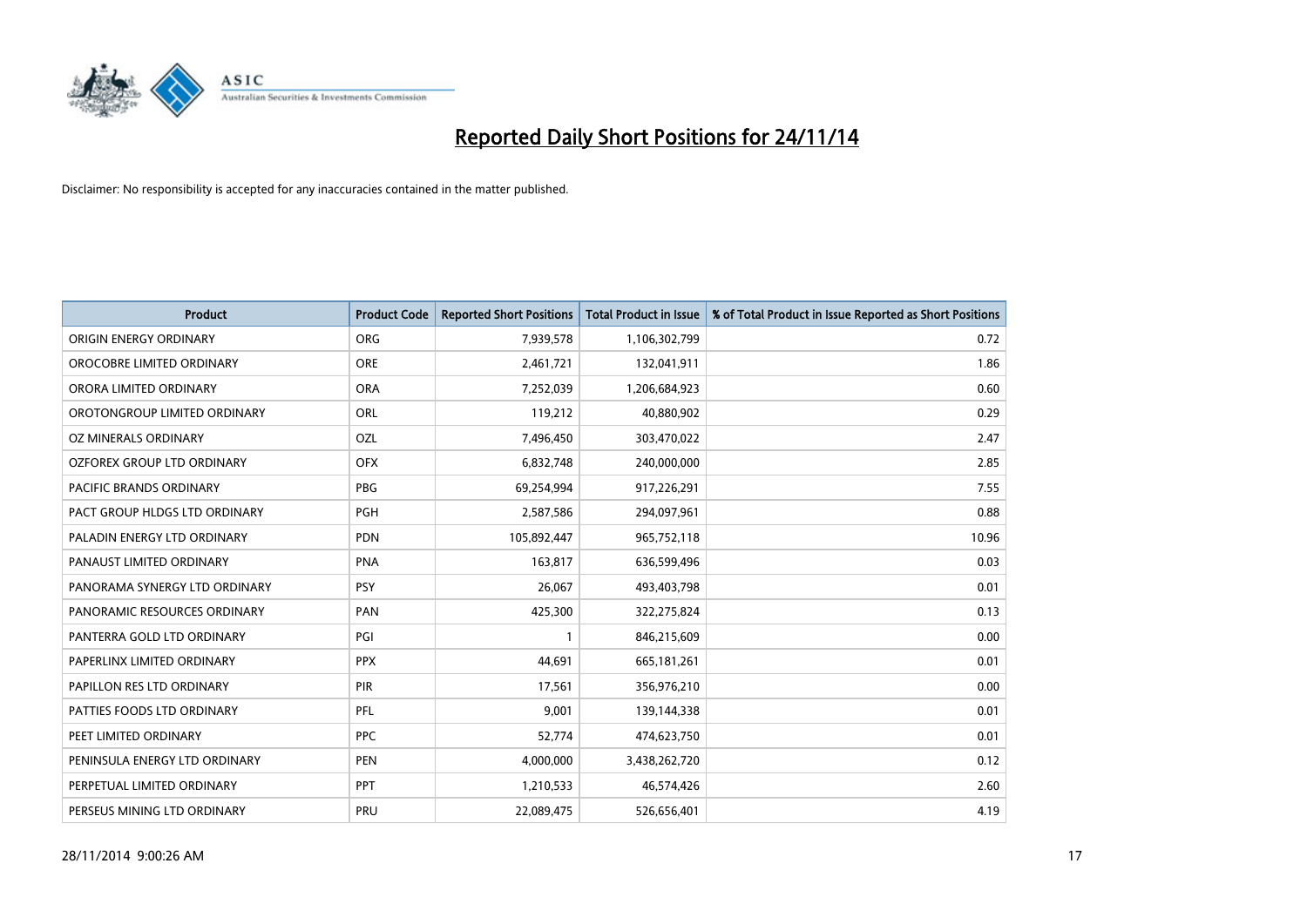

| <b>Product</b>                      | <b>Product Code</b> | <b>Reported Short Positions</b> | <b>Total Product in Issue</b> | % of Total Product in Issue Reported as Short Positions |
|-------------------------------------|---------------------|---------------------------------|-------------------------------|---------------------------------------------------------|
| PHARMAXIS LTD ORDINARY              | <b>PXS</b>          | 501,000                         | 310,120,349                   | 0.16                                                    |
| PHOSPHAGENICS LTD. ORDINARY         | <b>POH</b>          | 43,750                          | 1,261,965,957                 | 0.00                                                    |
| PLATINUM ASSET ORDINARY             | <b>PTM</b>          | 2,222,746                       | 581,041,982                   | 0.38                                                    |
| PLATINUM AUSTRALIA ORDINARY         | <b>PLA</b>          | 836,127                         | 504,968,043                   | 0.17                                                    |
| PMP LIMITED ORDINARY                | <b>PMP</b>          | 27,581                          | 323,781,124                   | 0.01                                                    |
| POSEIDON NICK LTD ORDINARY          | <b>POS</b>          | 1,369,000                       | 605,549,910                   | 0.23                                                    |
| PRANA BIOTECHNOLOGY ORDINARY        | PBT                 | 2,698,550                       | 488,936,960                   | 0.55                                                    |
| PREMIER INVESTMENTS ORDINARY        | <b>PMV</b>          | 250,533                         | 155,900,075                   | 0.16                                                    |
| PRIMA BIOMED LTD ORDINARY           | <b>PRR</b>          | 132,361                         | 1,271,465,443                 | 0.01                                                    |
| PRIMARY HEALTH CARE ORDINARY        | <b>PRY</b>          | 28,339,921                      | 512,130,550                   | 5.53                                                    |
| PRIME MEDIA GRP LTD ORDINARY        | <b>PRT</b>          | 1,410,582                       | 366,330,303                   | 0.39                                                    |
| PROGRAMMED ORDINARY                 | <b>PRG</b>          | 182,340                         | 118,651,911                   | 0.15                                                    |
| PURA VIDA ENERGY NL ORDINARY        | <b>PVD</b>          | 295,144                         | 130,130,698                   | 0.23                                                    |
| OANTAS AIRWAYS ORDINARY             | QAN                 | 24,698,712                      | 2,196,330,250                 | 1.12                                                    |
| OBE INSURANCE GROUP ORDINARY        | <b>OBE</b>          | 18,472,804                      | 1,364,945,301                 | 1.35                                                    |
| <b>QUBE HOLDINGS LTD ORDINARY</b>   | <b>QUB</b>          | 3,878,707                       | 1,054,428,076                 | 0.37                                                    |
| RAMSAY HEALTH CARE ORDINARY         | <b>RHC</b>          | 495,931                         | 202,081,252                   | 0.25                                                    |
| <b>RCG CORPORATION LTD ORDINARY</b> | <b>RCG</b>          | 251,252                         | 263,808,625                   | 0.10                                                    |
| <b>RCR TOMLINSON ORDINARY</b>       | <b>RCR</b>          | 336,972                         | 139,000,806                   | 0.24                                                    |
| <b>REA GROUP ORDINARY</b>           | <b>REA</b>          | 2,221,560                       | 131,714,699                   | 1.69                                                    |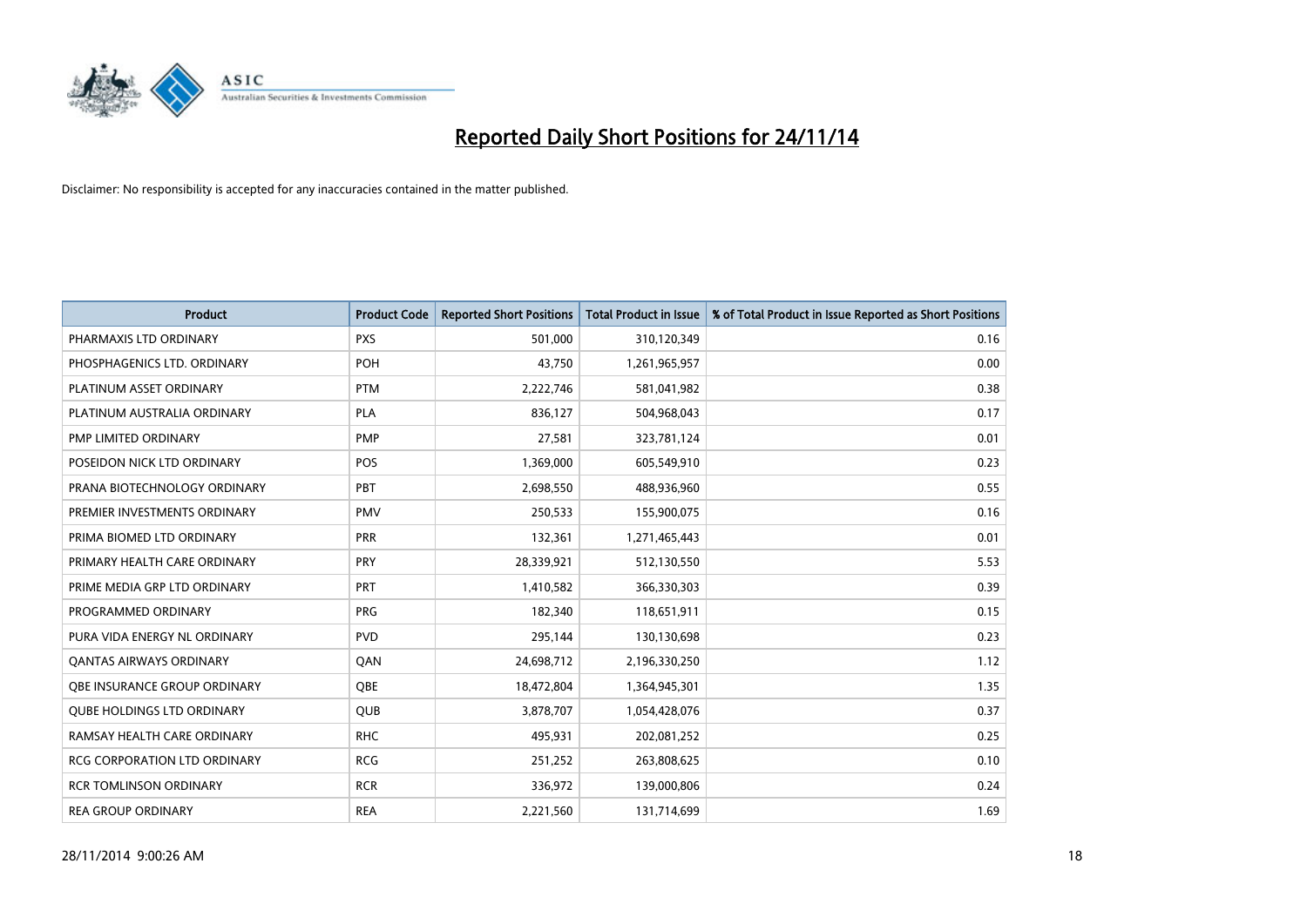

| Product                             | <b>Product Code</b> | <b>Reported Short Positions</b> | <b>Total Product in Issue</b> | % of Total Product in Issue Reported as Short Positions |
|-------------------------------------|---------------------|---------------------------------|-------------------------------|---------------------------------------------------------|
| RECALL HOLDINGS LTD ORDINARY        | <b>REC</b>          | 4,496,231                       | 313,149,677                   | 1.44                                                    |
| RECKON LIMITED ORDINARY             | <b>RKN</b>          | 1,397,190                       | 112,084,762                   | 1.25                                                    |
| <b>RED 5 LIMITED ORDINARY</b>       | <b>RED</b>          | 174,740                         | 759,451,008                   | 0.02                                                    |
| <b>RED FORK ENERGY ORDINARY</b>     | <b>RFE</b>          | 376,415                         | 501,051,719                   | 0.08                                                    |
| REDBANK ENERGY LTD ORDINARY         | <b>AEI</b>          | 13                              | 786,287                       | 0.00                                                    |
| REED RESOURCES LTD ORDINARY         | <b>RDR</b>          | 2,000                           | 499,453,895                   | 0.00                                                    |
| REGIONAL EXPRESS ORDINARY           | <b>REX</b>          | 48,298                          | 110,154,375                   | 0.04                                                    |
| REGIS HEALTHCARE LTD ORDINARY       | <b>REG</b>          | 767,072                         | 300, 345, 797                 | 0.26                                                    |
| <b>REGIS RESOURCES ORDINARY</b>     | <b>RRL</b>          | 56,020,016                      | 499,781,595                   | 11.21                                                   |
| RESMED INC CDI 10:1                 | <b>RMD</b>          | 33,025,575                      | 1,397,522,030                 | 2.36                                                    |
| RESOLUTE MINING ORDINARY            | <b>RSG</b>          | 18,978,981                      | 641,189,223                   | 2.96                                                    |
| <b>RESOURCE GENERATION ORDINARY</b> | <b>RES</b>          | 1,220                           | 581,380,338                   | 0.00                                                    |
| RETAIL FOOD GROUP ORDINARY          | <b>RFG</b>          | 5,307,573                       | 154,379,893                   | 3.44                                                    |
| REX MINERALS LIMITED ORDINARY       | <b>RXM</b>          | 1,073,293                       | 220,519,784                   | 0.49                                                    |
| <b>RIDLEY CORPORATION ORDINARY</b>  | <b>RIC</b>          | 4,933                           | 307,817,071                   | 0.00                                                    |
| RIO TINTO LIMITED ORDINARY          | <b>RIO</b>          | 5,941,854                       | 435,758,720                   | 1.36                                                    |
| ROC OIL COMPANY ORDINARY            | <b>ROC</b>          | 524,556                         | 687,618,400                   | 0.08                                                    |
| ROX RESOURCES ORDINARY              | <b>RXL</b>          | 5,523,255                       | 849,673,095                   | 0.65                                                    |
| ROYAL WOLF HOLDINGS ORDINARY        | <b>RWH</b>          | 20,249                          | 100,387,052                   | 0.02                                                    |
| SAI GLOBAL LIMITED ORDINARY         | SAI                 | 817,444                         | 211,726,802                   | 0.39                                                    |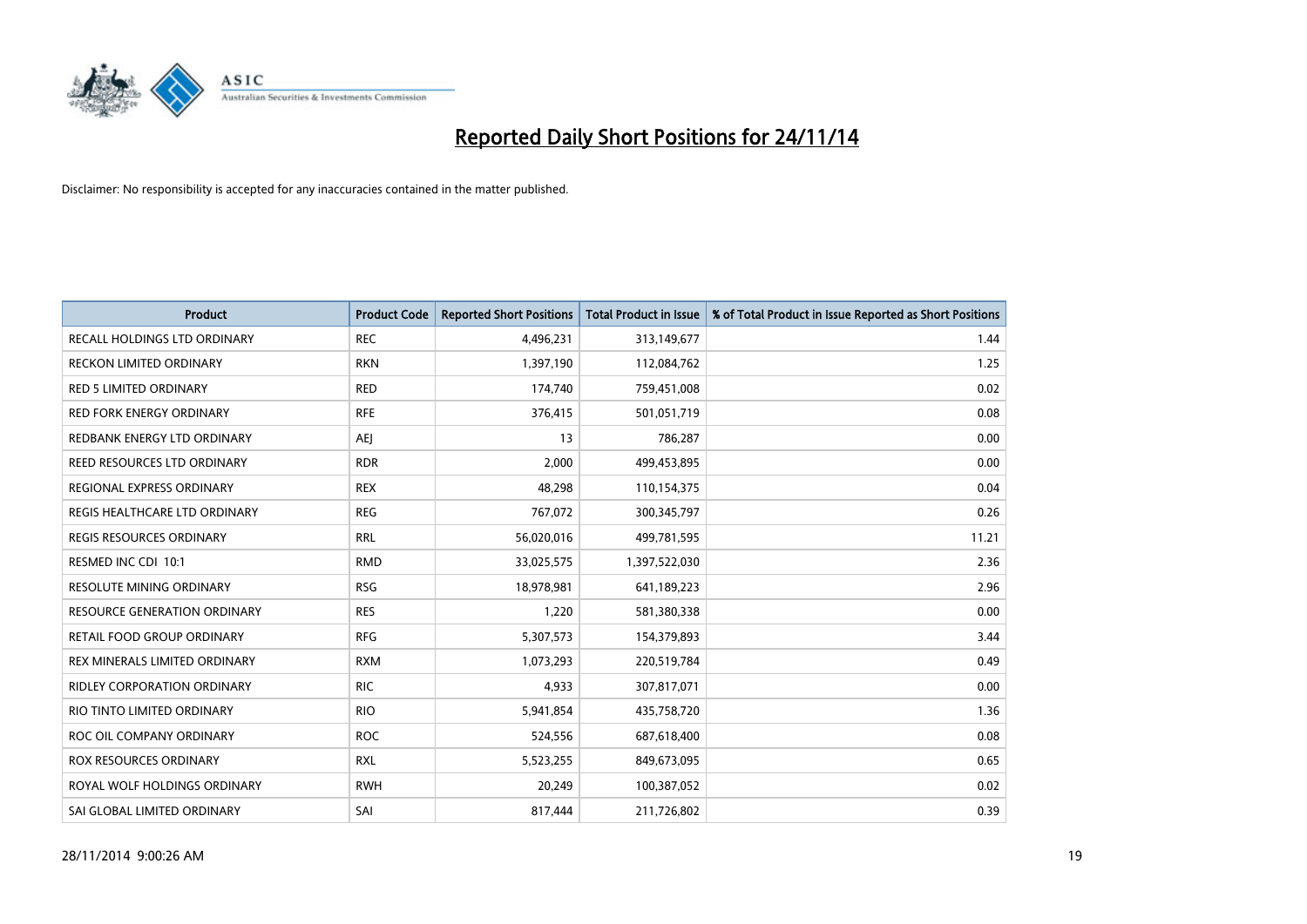

| <b>Product</b>                        | <b>Product Code</b> | <b>Reported Short Positions</b> | <b>Total Product in Issue</b> | % of Total Product in Issue Reported as Short Positions |
|---------------------------------------|---------------------|---------------------------------|-------------------------------|---------------------------------------------------------|
| SALMAT LIMITED ORDINARY               | <b>SLM</b>          | 101,767                         | 159,812,799                   | 0.06                                                    |
| SAMSON OIL & GAS LTD ORDINARY         | <b>SSN</b>          | 14,928,040                      | 2,837,782,022                 | 0.53                                                    |
| SANDFIRE RESOURCES ORDINARY           | <b>SFR</b>          | 3,816,218                       | 155,950,968                   | 2.45                                                    |
| SANTOS LTD ORDINARY                   | <b>STO</b>          | 8,812,850                       | 982,270,775                   | 0.90                                                    |
| SARACEN MINERAL ORDINARY              | SAR                 | 9,704,433                       | 792,784,738                   | 1.22                                                    |
| SCA PROPERTY GROUP STAPLED SECURITIES | SCP                 | 17,458,442                      | 648,628,320                   | 2.69                                                    |
| <b>SCENTRE GRP STAPLED</b>            | SCG                 | 23,803,606                      | 5,324,296,678                 | 0.45                                                    |
| SEDGMAN LIMITED ORDINARY              | SDM                 | 1,128,550                       | 227,059,277                   | 0.50                                                    |
| SEEK LIMITED ORDINARY                 | <b>SEK</b>          | 11,180,865                      | 342,335,122                   | 3.27                                                    |
| SELECT HARVESTS ORDINARY              | SHV                 | 897,714                         | 70,940,874                    | 1.27                                                    |
| SENEX ENERGY LIMITED ORDINARY         | <b>SXY</b>          | 50,445,775                      | 1,149,657,377                 | 4.39                                                    |
| SERVICE STREAM ORDINARY               | SSM                 | 30                              | 386,389,873                   | 0.00                                                    |
| SEVEN GROUP HOLDINGS ORDINARY         | <b>SVW</b>          | 2,773,429                       | 299,199,240                   | 0.93                                                    |
| SEVEN WEST MEDIA LTD ORDINARY         | <b>SWM</b>          | 18,675,715                      | 999,160,872                   | 1.87                                                    |
| SEYMOUR WHYTE LTD ORDINARY            | SWL                 | 41,588                          | 87,647,595                    | 0.05                                                    |
| SIGMA PHARMACEUTICAL ORDINARY         | <b>SIP</b>          | 23,291,291                      | 1,108,086,575                 | 2.10                                                    |
| SILEX SYSTEMS ORDINARY                | <b>SLX</b>          | 7,657,591                       | 170,467,339                   | 4.49                                                    |
| SILVER CHEF LIMITED ORDINARY          | SIV                 | 21,405                          | 29,640,865                    | 0.07                                                    |
| SILVER LAKE RESOURCE ORDINARY         | <b>SLR</b>          | 25,191,382                      | 503,233,971                   | 5.01                                                    |
| SIMS METAL MGMT LTD ORDINARY          | SGM                 | 17,413,292                      | 204,633,630                   | 8.51                                                    |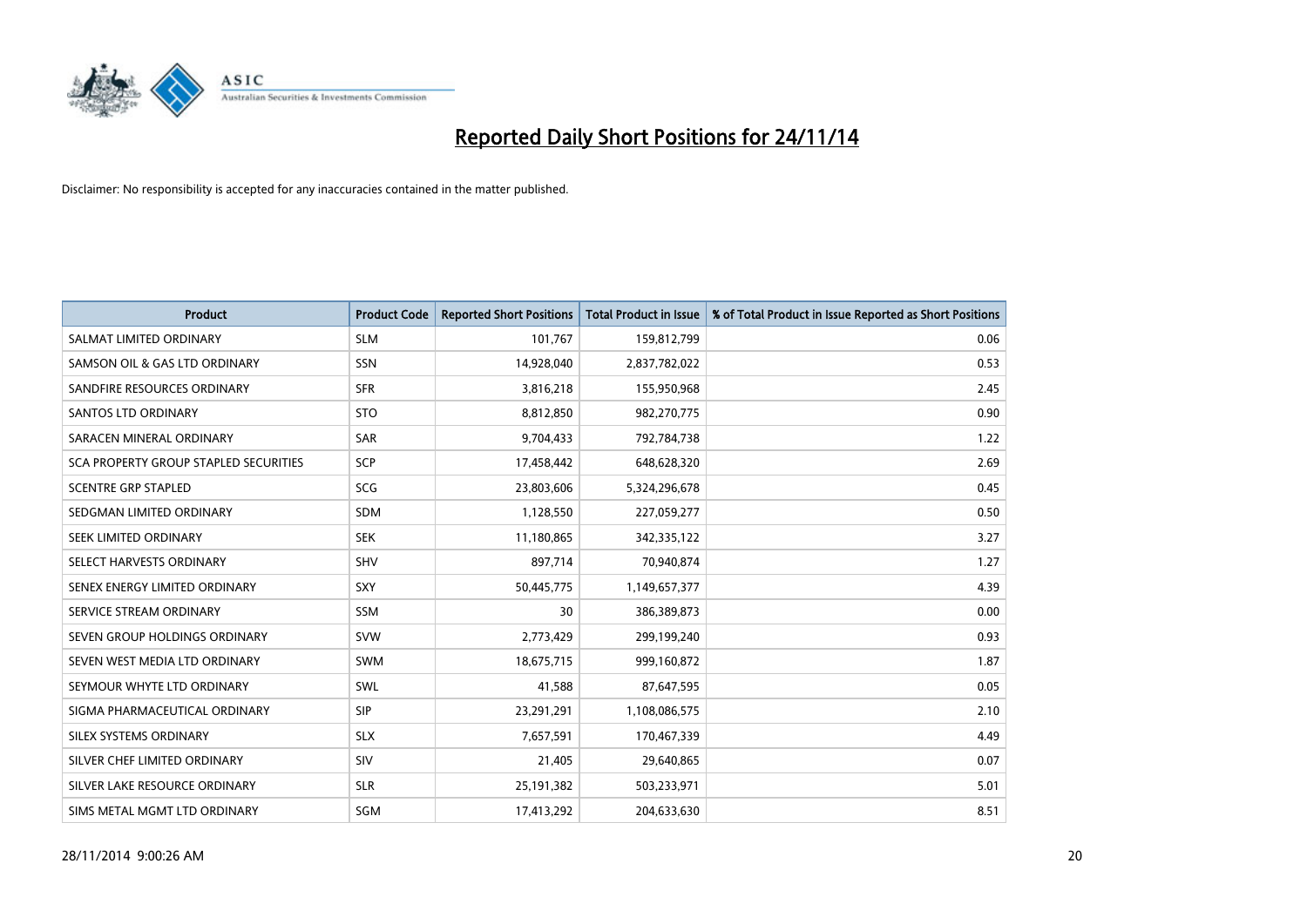

| <b>Product</b>                           | <b>Product Code</b> | <b>Reported Short Positions</b> | <b>Total Product in Issue</b> | % of Total Product in Issue Reported as Short Positions |
|------------------------------------------|---------------------|---------------------------------|-------------------------------|---------------------------------------------------------|
| SINGAPORE TELECOMM. CHESS DEPOSITARY INT | SGT                 | 1,022,525                       | 122,451,878                   | 0.84                                                    |
| SINO GAS ENERGY ORDINARY                 | <b>SEH</b>          | 7,271,474                       | 1,542,672,358                 | 0.47                                                    |
| SIRIUS RESOURCES NL ORDINARY             | <b>SIR</b>          | 15, 163, 725                    | 341,438,269                   | 4.44                                                    |
| SIRTEX MEDICAL ORDINARY                  | <b>SRX</b>          | 107,201                         | 56,530,231                    | 0.19                                                    |
| SKILLED GROUP LTD ORDINARY               | <b>SKE</b>          | 6,047,878                       | 235,753,791                   | 2.57                                                    |
| <b>SKY NETWORK ORDINARY</b>              | <b>SKT</b>          | 11,442,603                      | 389,139,785                   | 2.94                                                    |
| SKYCITY ENT GRP LTD ORDINARY             | <b>SKC</b>          | 7,847,918                       | 587,472,741                   | 1.34                                                    |
| <b>SLATER &amp; GORDON ORDINARY</b>      | SGH                 | 4,094,139                       | 208,695,621                   | 1.96                                                    |
| SMS MANAGEMENT, ORDINARY                 | <b>SMX</b>          | 1,281,221                       | 69,394,537                    | 1.85                                                    |
| SONIC HEALTHCARE ORDINARY                | <b>SHL</b>          | 2,511,119                       | 401,194,056                   | 0.63                                                    |
| SOUL PATTINSON (W.H) ORDINARY            | SOL                 | 24,540                          | 239,395,320                   | 0.01                                                    |
| SPARK INFRASTRUCTURE STAPLED US PROHIBT. | SKI                 | 10,795,802                      | 1,466,360,128                 | 0.74                                                    |
| SPARK NEW ZEALAND ORDINARY               | <b>SPK</b>          | 12,841,734                      | 1,834,767,958                 | 0.70                                                    |
| SPDR 200 FUND ETF UNITS                  | <b>STW</b>          | 248,948                         | 46,846,865                    | 0.53                                                    |
| SPECIALTY FASHION ORDINARY               | <b>SFH</b>          | 21,237                          | 192,236,121                   | 0.01                                                    |
| SPOTLESS GRP HLD LTD ORDINARY            | SPO                 | 36,384,817                      | 1,098,290,178                 | 3.31                                                    |
| ST BARBARA LIMITED ORDINARY              | SBM                 | 10,261,023                      | 494,269,192                   | 2.08                                                    |
| STARPHARMA HOLDINGS ORDINARY             | <b>SPL</b>          | 12,453,879                      | 319,008,325                   | 3.90                                                    |
| STEADFAST GROUP LTD ORDINARY             | <b>SDF</b>          | 17,586,233                      | 503,352,992                   | 3.49                                                    |
| STHN CROSS MEDIA ORDINARY                | <b>SXL</b>          | 39,025,095                      | 731,319,622                   | 5.34                                                    |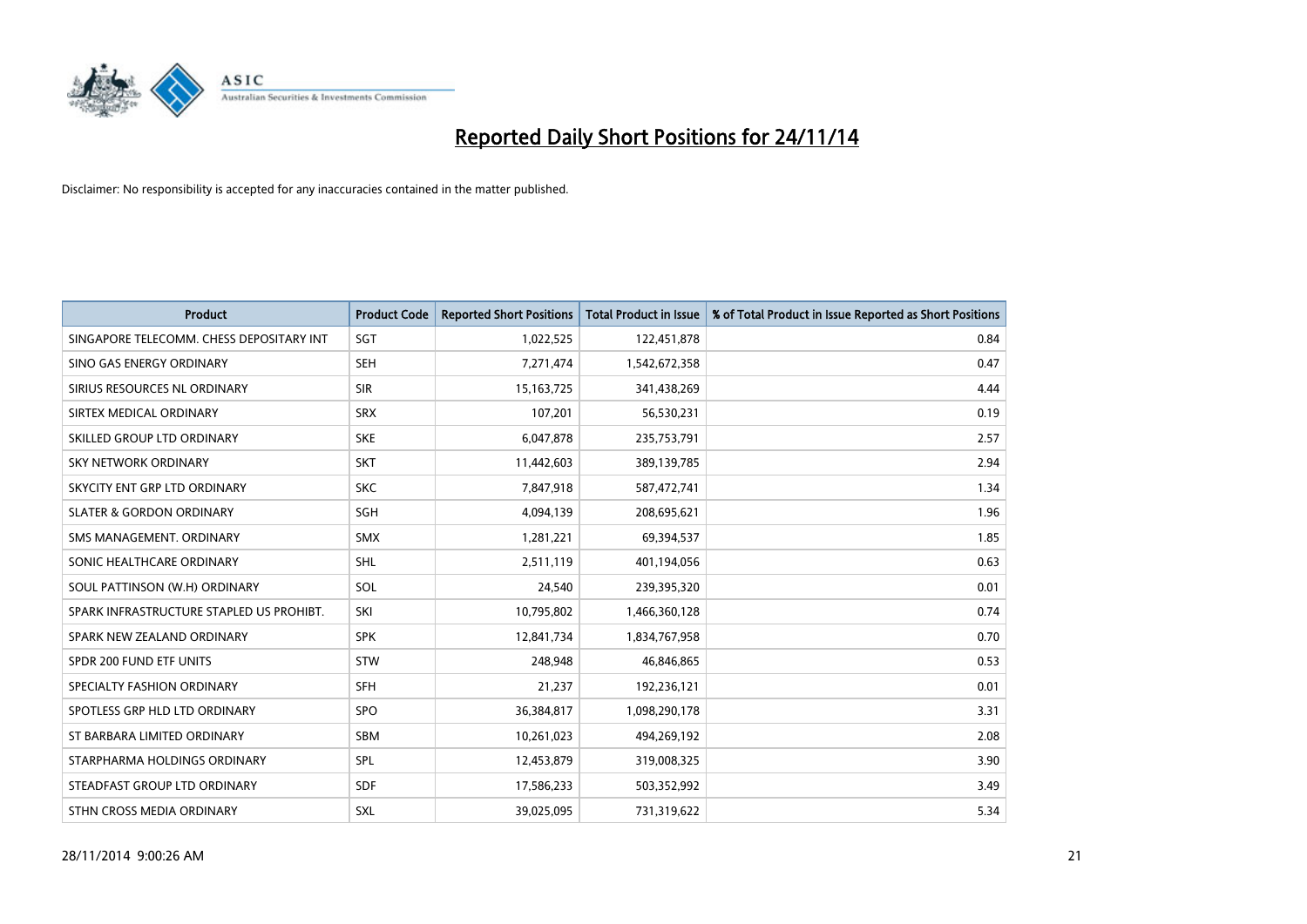

| <b>Product</b>                   | <b>Product Code</b> | <b>Reported Short Positions</b> | <b>Total Product in Issue</b> | % of Total Product in Issue Reported as Short Positions |
|----------------------------------|---------------------|---------------------------------|-------------------------------|---------------------------------------------------------|
| STOCKLAND UNITS/ORD STAPLED      | SGP                 | 8,087,161                       | 2,348,746,744                 | 0.34                                                    |
| STRAITS RES LTD. ORDINARY        | <b>SRQ</b>          | 20,370                          | 1,217,730,293                 | 0.00                                                    |
| STW COMMUNICATIONS ORDINARY      | SGN                 | 3,397,201                       | 409,699,000                   | 0.83                                                    |
| SUNCORP GROUP LTD ORDINARY       | <b>SUN</b>          | 6,624,799                       | 1,286,600,980                 | 0.51                                                    |
| SUNDANCE ENERGY ORDINARY         | <b>SEA</b>          | 1,072,055                       | 549,207,339                   | 0.20                                                    |
| SUNDANCE RESOURCES ORDINARY      | SDL                 | 82,829,230                      | 3,082,028,456                 | 2.69                                                    |
| SUNLAND GROUP LTD ORDINARY       | <b>SDG</b>          | 100,567                         | 181,710,087                   | 0.06                                                    |
| SUPER RET REP LTD ORDINARY       | SUL                 | 15,744,492                      | 196,897,430                   | 8.00                                                    |
| SWICK MINING ORDINARY            | <b>SWK</b>          | 50,000                          | 217,643,703                   | 0.02                                                    |
| SYD AIRPORT STAPLED US PROHIBIT. | <b>SYD</b>          | 33,155,557                      | 2,216,216,041                 | 1.50                                                    |
| SYRAH RESOURCES ORDINARY         | <b>SYR</b>          | 5,060,963                       | 164,135,076                   | 3.08                                                    |
| TABCORP HOLDINGS LTD ORDINARY    | <b>TAH</b>          | 16,747,175                      | 765,652,364                   | 2.19                                                    |
| TAP OIL LIMITED ORDINARY         | <b>TAP</b>          | 108,865                         | 243,186,639                   | 0.04                                                    |
| TASSAL GROUP LIMITED ORDINARY    | <b>TGR</b>          | 113,471                         | 146,897,115                   | 0.08                                                    |
| <b>TATTS GROUP LTD ORDINARY</b>  | <b>TTS</b>          | 28,016,087                      | 1,445,759,948                 | 1.94                                                    |
| TECHNOLOGY ONE ORDINARY          | <b>TNE</b>          | 1,635,522                       | 308,796,455                   | 0.53                                                    |
| TELECOM CORPORATION ORDINARY     | <b>TEL</b>          | 153,728                         | 1,828,530,844                 | 0.01                                                    |
| TELSTRA CORPORATION, ORDINARY    | <b>TLS</b>          | 36,710,394                      | 12,225,655,836                | 0.30                                                    |
| TEN NETWORK HOLDINGS ORDINARY    | <b>TEN</b>          | 132,741,559                     | 2,630,984,596                 | 5.05                                                    |
| TERANGA GOLD CORP CDI 1:1        | <b>TGZ</b>          | 138,806                         | 72,850,029                    | 0.19                                                    |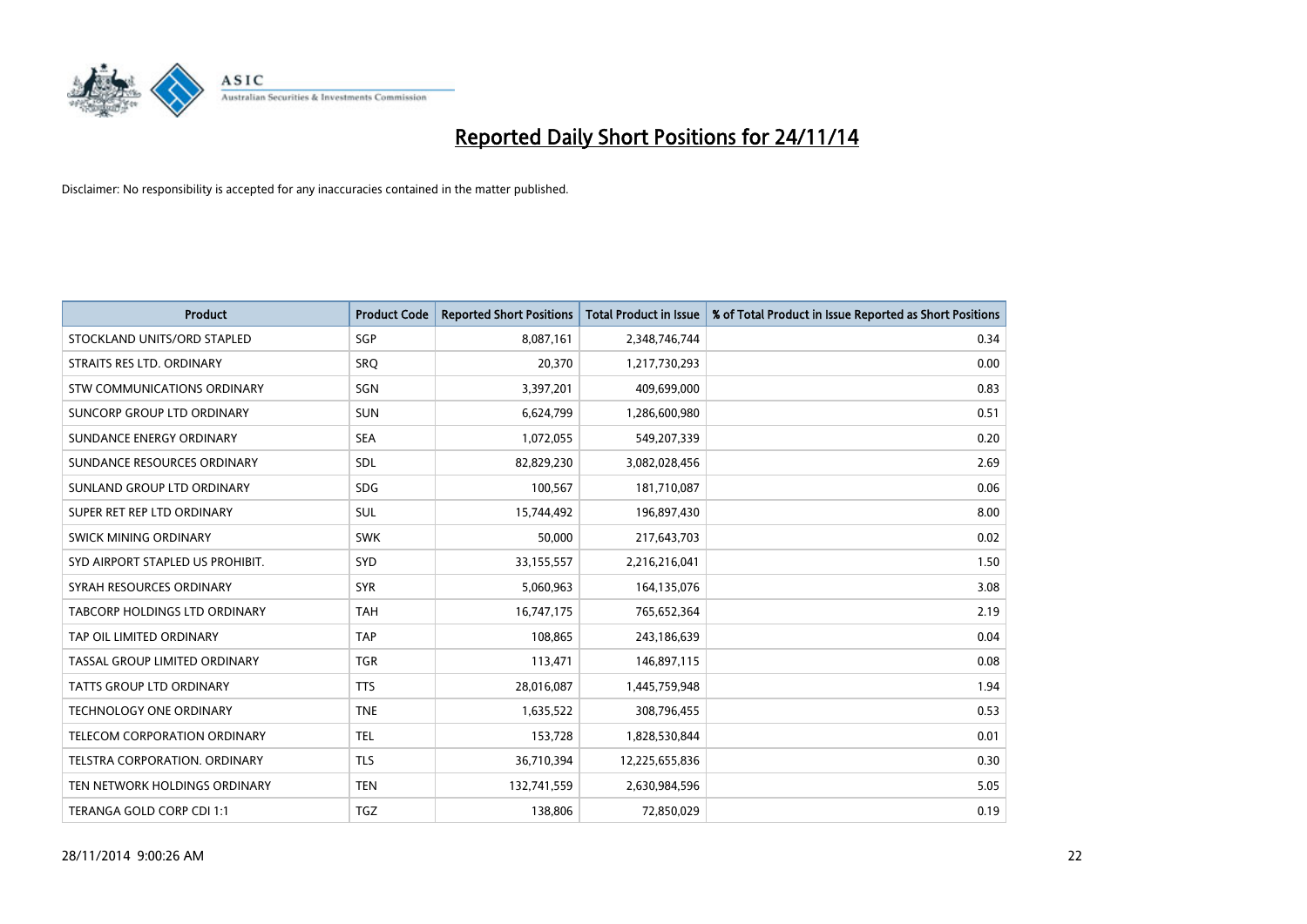

| <b>Product</b>                       | <b>Product Code</b> | <b>Reported Short Positions</b> | <b>Total Product in Issue</b> | % of Total Product in Issue Reported as Short Positions |
|--------------------------------------|---------------------|---------------------------------|-------------------------------|---------------------------------------------------------|
| TFS CORPORATION LTD ORDINARY         | <b>TFC</b>          | 8,548,868                       | 325,267,408                   | 2.63                                                    |
| THE REJECT SHOP ORDINARY             | <b>TRS</b>          | 2,080,930                       | 28,844,648                    | 7.21                                                    |
| THINK CHILDCARE EDU ORDINARY         | <b>TNK</b>          | 412,238                         | 39,600,000                    | 1.04                                                    |
| THORN GROUP LIMITED ORDINARY         | <b>TGA</b>          | 4,622                           | 150,634,985                   | 0.00                                                    |
| <b>TIGER RESOURCES ORDINARY</b>      | TGS                 | 16,355,603                      | 1,143,541,406                 | 1.43                                                    |
| TNG LIMITED ORDINARY                 | <b>TNG</b>          | 287,090                         | 609,783,834                   | 0.05                                                    |
| TOLL HOLDINGS LTD ORDINARY           | <b>TOL</b>          | 21,147,218                      | 717,437,878                   | 2.95                                                    |
| TORO ENERGY LIMITED ORDINARY         | <b>TOE</b>          | 30,557                          | 1,567,784,418                 | 0.00                                                    |
| TOX FREE SOLUTIONS ORDINARY          | <b>TOX</b>          | 1,907,297                       | 133,752,359                   | 1.43                                                    |
| TPG TELECOM LIMITED ORDINARY         | <b>TPM</b>          | 10,385,672                      | 793,808,141                   | 1.31                                                    |
| TRADE ME GROUP ORDINARY              | <b>TME</b>          | 5,722,972                       | 396,913,549                   | 1.44                                                    |
| <b>TRANSFIELD SERVICES ORDINARY</b>  | <b>TSE</b>          | 7,459,665                       | 512,457,716                   | 1.46                                                    |
| TRANSPACIFIC INDUST. ORDINARY        | <b>TPI</b>          | 28,487,557                      | 1,579,648,778                 | 1.80                                                    |
| TRANSURBAN GROUP TRIPLE STAPLED SEC. | TCL                 | 21,982,181                      | 1,906,390,878                 | 1.15                                                    |
| <b>TREASURY GROUP ORDINARY</b>       | <b>TRG</b>          | 27,583                          | 23,697,498                    | 0.12                                                    |
| TREASURY WINE ESTATE ORDINARY        | <b>TWE</b>          | 10,896,582                      | 651,261,403                   | 1.67                                                    |
| TRITON MIN LTD ORDINARY              | <b>TON</b>          | 97,232                          | 310,101,731                   | 0.03                                                    |
| TROY RESOURCES LTD ORDINARY          | <b>TRY</b>          | 5,944,967                       | 195,265,161                   | 3.04                                                    |
| UGL LIMITED ORDINARY                 | UGL                 | 20,682,142                      | 166,511,240                   | 12.42                                                   |
| UNILIFE CORPORATION CDI 6:1          | <b>UNS</b>          | 120,000                         | 275,193,858                   | 0.04                                                    |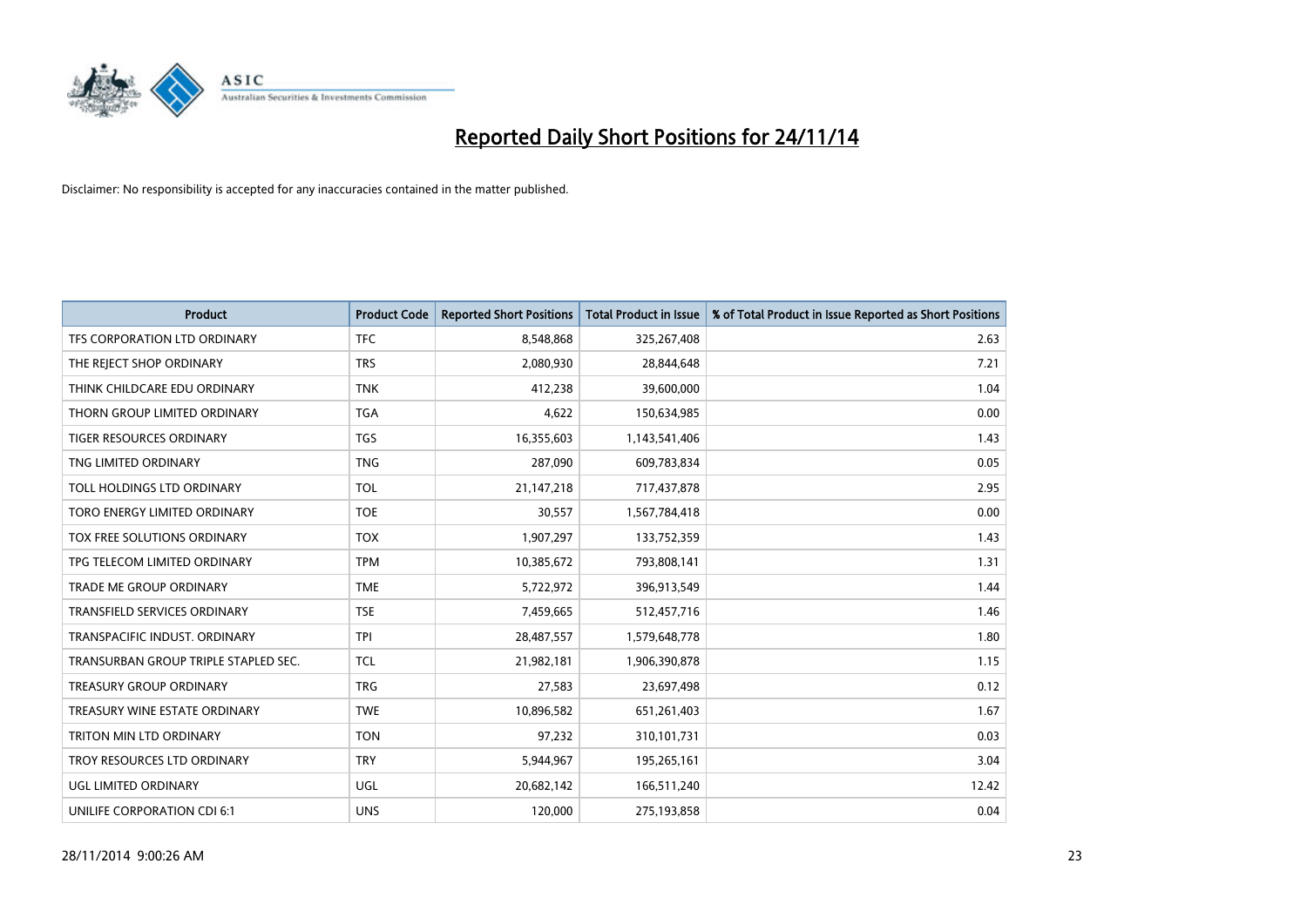

| <b>Product</b>                       | <b>Product Code</b> | <b>Reported Short Positions</b> | <b>Total Product in Issue</b> | % of Total Product in Issue Reported as Short Positions |
|--------------------------------------|---------------------|---------------------------------|-------------------------------|---------------------------------------------------------|
| UNITY MINING LTD ORDINARY            | <b>UML</b>          | 319,871                         | 1,133,122,711                 | 0.03                                                    |
| UXC LIMITED ORDINARY                 | <b>UXC</b>          | 1,094,677                       | 331,468,991                   | 0.33                                                    |
| <b>VEDA GROUP LTD ORDINARY</b>       | <b>VED</b>          | 12,181,128                      | 842,055,406                   | 1.45                                                    |
| <b>VENTURE MINERALS ORDINARY</b>     | <b>VMS</b>          | 238,000                         | 287,320,170                   | 0.08                                                    |
| <b>VILLAGE ROADSHOW LTD ORDINARY</b> | <b>VRL</b>          | 716,891                         | 159,509,459                   | 0.45                                                    |
| <b>VIRGIN AUS HLDG LTD ORDINARY</b>  | VAH                 | 48,072,409                      | 3,524,912,131                 | 1.36                                                    |
| <b>VIRTUS HEALTH LTD ORDINARY</b>    | <b>VRT</b>          | 4,597,019                       | 79,885,938                    | 5.75                                                    |
| VISION EYE INSTITUTE ORDINARY        | <b>VEI</b>          | 1,586,666                       | 178,737,431                   | 0.89                                                    |
| <b>VOCATION LTD ORDINARY</b>         | <b>VET</b>          | 9,510,963                       | 230,000,000                   | 4.14                                                    |
| <b>VOCUS COMMS LTD ORDINARY</b>      | <b>VOC</b>          | 651,241                         | 104,803,018                   | 0.62                                                    |
| WARRNAMBOOL CHEESE ORDINARY          | <b>WCB</b>          | 19                              | 56,098,797                    | 0.00                                                    |
| <b>WATPAC LIMITED ORDINARY</b>       | <b>WTP</b>          | 2,098,376                       | 189,258,397                   | 1.11                                                    |
| <b>WDS LIMITED ORDINARY</b>          | <b>WDS</b>          | 471,041                         | 144,740,614                   | 0.33                                                    |
| WEBIET LIMITED ORDINARY              | <b>WEB</b>          | 921,472                         | 79,397,959                    | 1.16                                                    |
| <b>WESFARMERS LIMITED ORDINARY</b>   | <b>WES</b>          | 2,564,690                       | 1,143,274,951                 | 0.22                                                    |
| <b>WESTERN AREAS LTD ORDINARY</b>    | <b>WSA</b>          | 17,672,672                      | 232,580,131                   | 7.60                                                    |
| WESTERN DESERT RES. ORDINARY         | <b>WDR</b>          | 424,259                         | 620,049,919                   | 0.07                                                    |
| WESTERN DESERT RES. RIGHTS 31-MAR-14 | <b>WDRR</b>         | 17,835                          | 120,009,662                   | 0.01                                                    |
| <b>WESTFIELD CORP STAPLED</b>        | <b>WFD</b>          | 2,934,861                       | 2,078,089,686                 | 0.14                                                    |
| WESTFIELD GROUP ORD/UNIT STAPLED SEC | <b>WDC</b>          | 945,234                         | 2,078,089,686                 | 0.05                                                    |